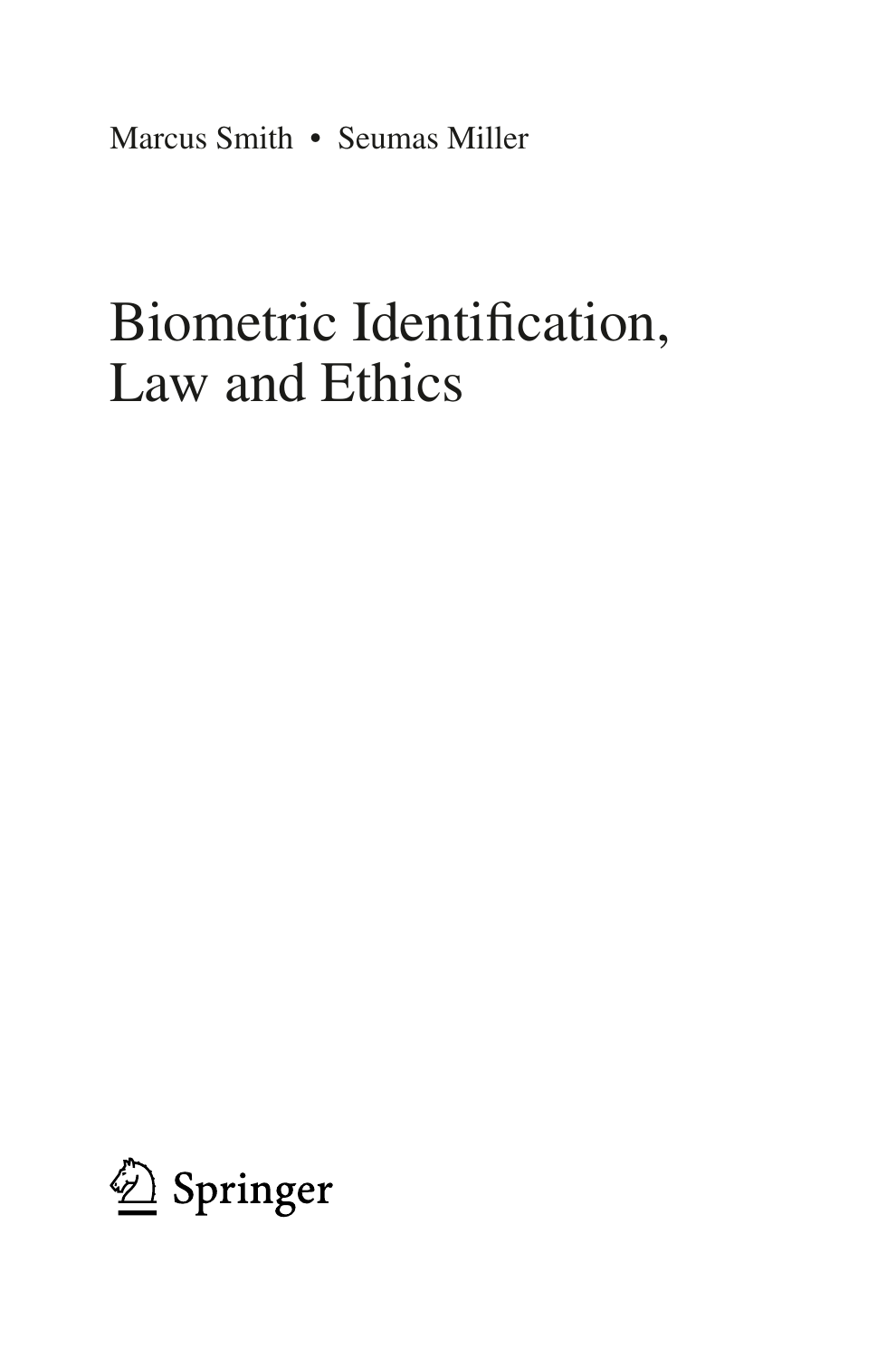Marcus Smith Charles Sturt University Canberra, ACT, Australia Seumas Miller Charles Sturt University Canberra, ACT, Australia

TU Delft Delft, The Netherlands

University of Oxford Oxford, UK

The research was conducted under the auspices of: (i) the European Research Council's Advanced Grant programme as part of the grant entitled, "Global Terrorism and Collective Moral Responsibility: Redesigning Military, Police and Intelligence Institutions in Liberal Democracies" (GTCMR. No. 670172) (Principal Investigator: Professor Seumas Miller) and (ii) the Australian Research Council's Discovery Grant program as part of the grant entitled, "Intelligence and National Security: Ethics, Effcacy and Accountability" (DP180103439).



ISSN 2211-8101 ISSN 2211-811X (electronic) SpringerBriefs in Ethics ISBN 978-3-030-90255-1 ISBN 978-3-030-90256-8 (eBook) <https://doi.org/10.1007/978-3-030-90256-8>

© The Author(s) 2021 . This book is an open access publication.

**Open Access** This book is licensed under the terms of the Creative Commons Attribution 4.0 International License ([http://creativecommons.org/licenses/by/4.0/\)](http://creativecommons.org/licenses/by/4.0/), which permits use, sharing, adaptation, distribution and reproduction in any medium or format, as long as you give appropriate credit to the original author(s) and the source, provide a link to the Creative Commons license and indicate if changes were made.

The images or other third party material in this book are included in the book's Creative Commons license, unless indicated otherwise in a credit line to the material. If material is not included in the book's Creative Commons license and your intended use is not permitted by statutory regulation or exceeds the permitted use, you will need to obtain permission directly from the copyright holder.

The use of general descriptive names, registered names, trademarks, service marks, etc. in this publication does not imply, even in the absence of a specifc statement, that such names are exempt from the relevant protective laws and regulations and therefore free for general use.

The publisher, the authors, and the editors are safe to assume that the advice and information in this book are believed to be true and accurate at the date of publication. Neither the publisher nor the authors or the editors give a warranty, expressed or implied, with respect to the material contained herein or for any errors or omissions that may have been made. The publisher remains neutral with regard to jurisdictional claims in published maps and institutional affliations.

This Springer imprint is published by the registered company Springer Nature Switzerland AG The registered company address is: Gewerbestrasse 11, 6330 Cham, Switzerland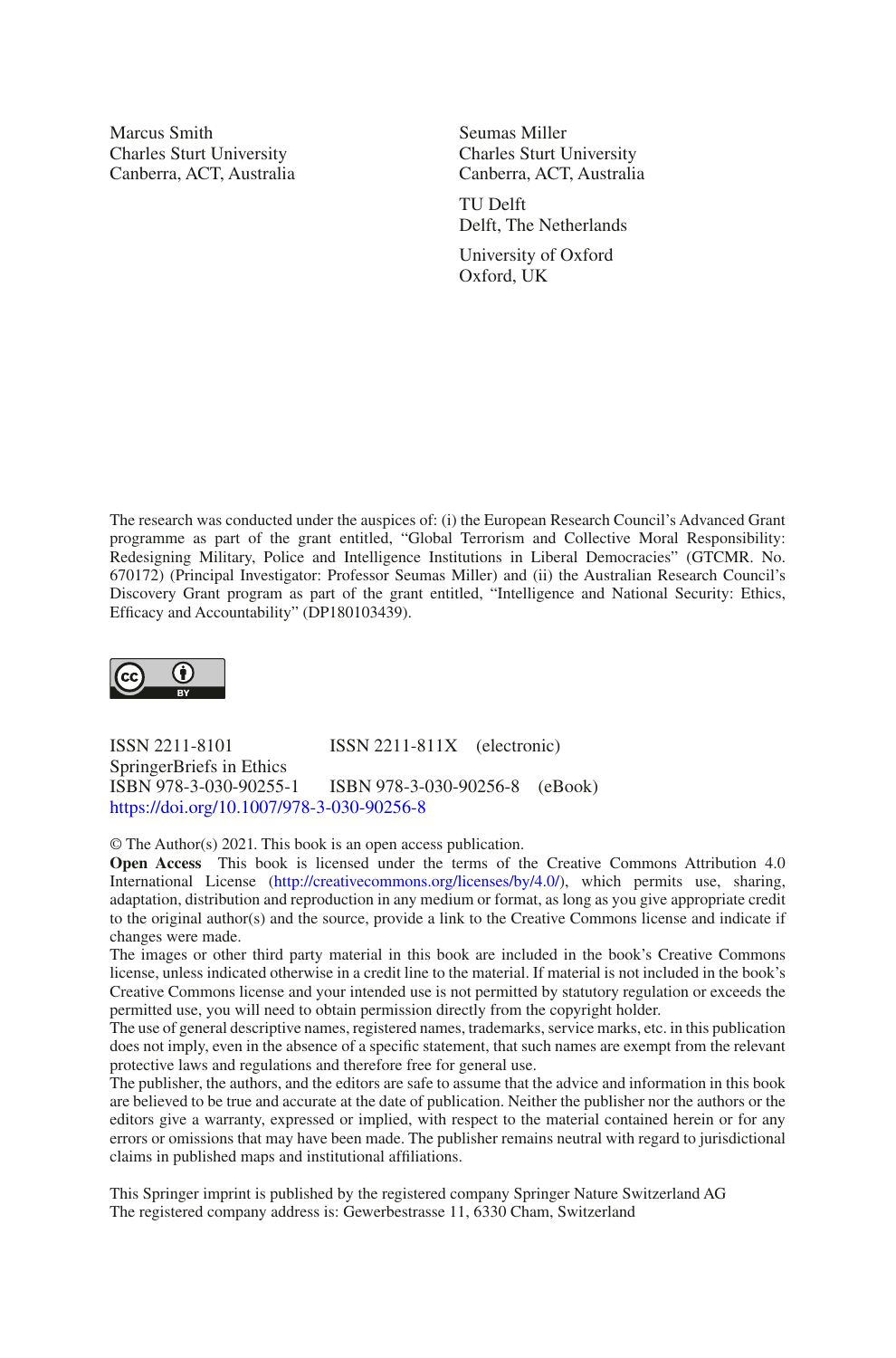## **Acknowledgement**

The research was conducted under the auspices of: (i) the European Research Council's Advanced Grant program as part of the grant entitled "Global Terrorism and Collective Moral Responsibility: Redesigning Military, Police and Intelligence Institutions in Liberal Democracies" (GTCMR. No. 670172) (Principal Investigator: Professor Seumas Miller) and (ii) the Australian Research Council's Discovery Grant program as part of the grant entitled "Intelligence and National Security: Ethics, Efficacy and Accountability" (DP180103439).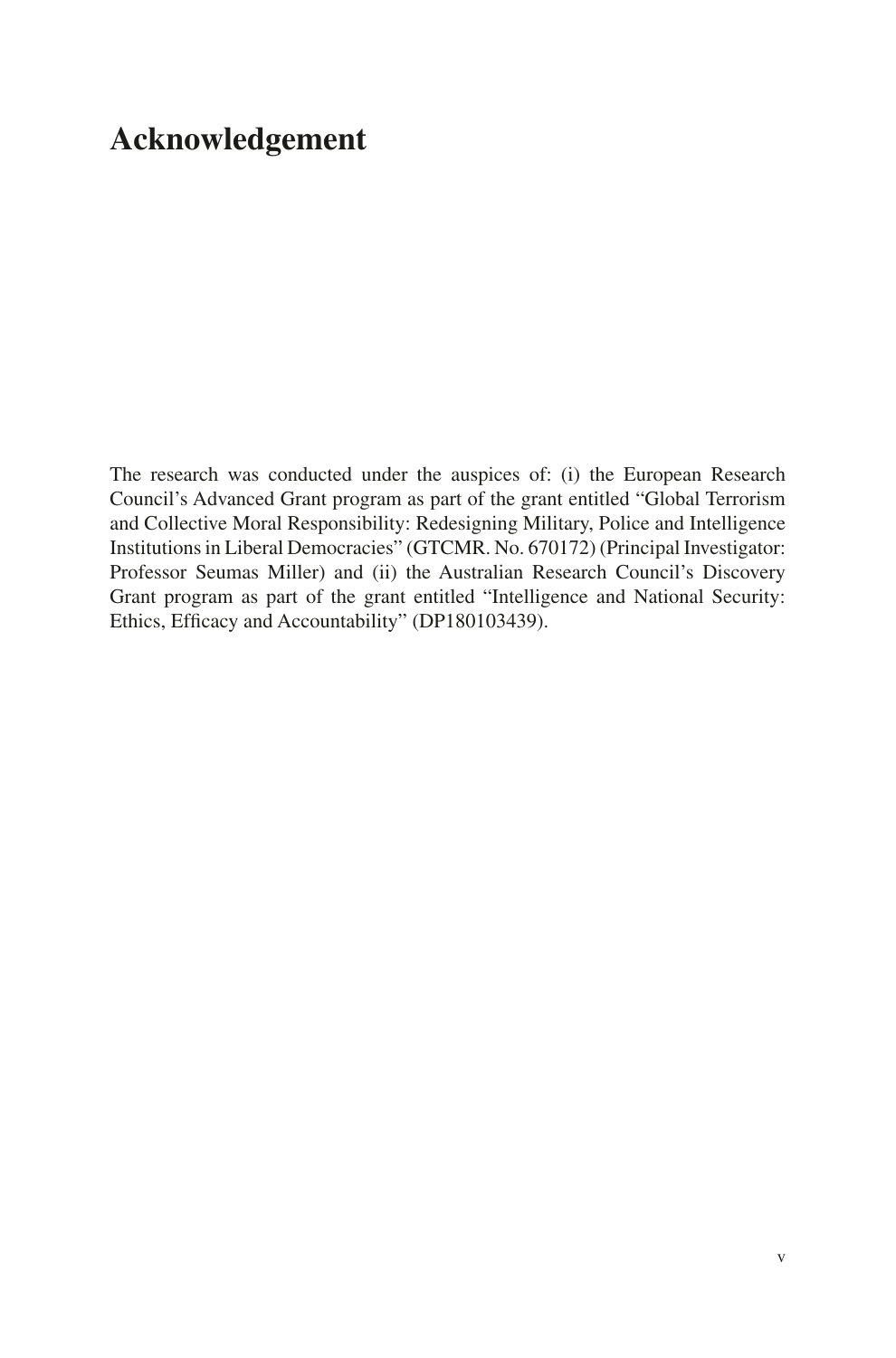## **Contents**

| $\mathbf{1}$   | <b>The Rise of Biometric Identification:</b> |                                                                       |                |
|----------------|----------------------------------------------|-----------------------------------------------------------------------|----------------|
|                |                                              |                                                                       | 1              |
|                | 1.1                                          | Overview of Biometric Identification                                  | 1              |
|                | 1.2                                          | The First Biometric: Fingerprint Identification                       | $\overline{3}$ |
|                | 1.3                                          |                                                                       | $\overline{7}$ |
|                | 1.4                                          | Collective Moral Responsibility                                       | 9              |
|                | 1.5                                          |                                                                       | 14             |
|                | 1.6                                          |                                                                       | 17             |
|                |                                              |                                                                       | 17             |
| $\overline{2}$ |                                              | Facial Recognition and Privacy Rights                                 | 21             |
|                | 2.1                                          |                                                                       | 21             |
|                |                                              | 2.1.1                                                                 | 23             |
|                |                                              | CCTV Integration<br>2.1.2                                             | 24             |
|                |                                              | 2.1.3                                                                 | 27             |
|                | 2.2                                          |                                                                       | 29             |
|                |                                              | 2.2.1                                                                 | 29             |
|                |                                              | Security and Public Safety<br>2.2.2                                   | 33             |
|                | 2.3                                          |                                                                       | 35             |
|                |                                              |                                                                       | 36             |
| 3              |                                              | <b>DNA Identification, Joint Rights and Collective Responsibility</b> | 39             |
|                | 3.1                                          |                                                                       | 39             |
|                | 3.2                                          |                                                                       | 41             |
|                | 3.3                                          |                                                                       | 44             |
|                | 3.4                                          |                                                                       | 47             |
|                |                                              | 3.4.1                                                                 | 51             |
|                |                                              | 3.4.2 Collective Moral Responsibility                                 |                |
|                |                                              | to Assist Law Enforcement                                             | 52             |
|                | 3.5                                          |                                                                       | 53             |
|                |                                              |                                                                       | 54             |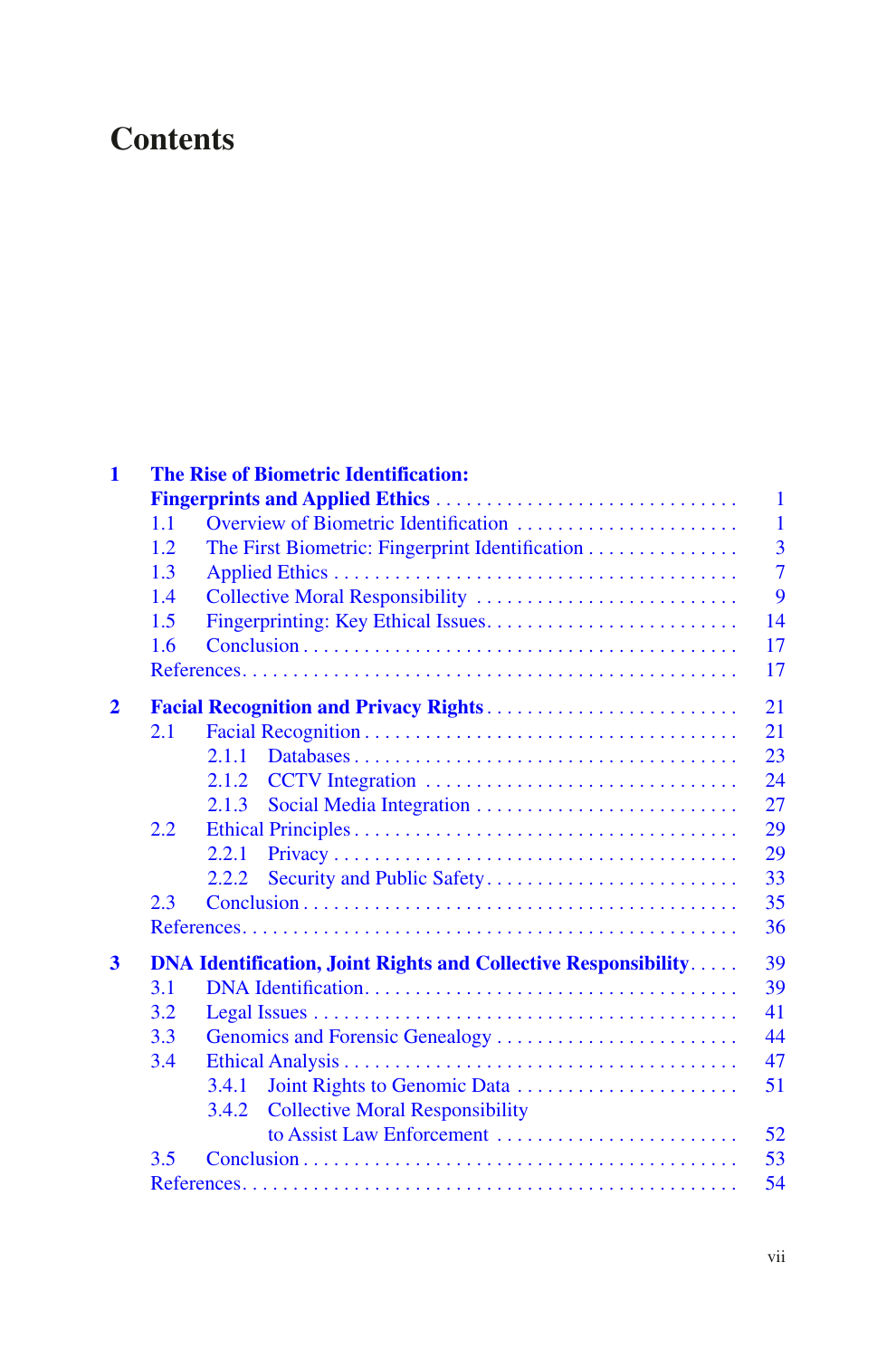| $\blacktriangle$ |     | <b>Biometric and Non-biometric Integration: Dual Use Dilemmas </b>                                           | 57 |
|------------------|-----|--------------------------------------------------------------------------------------------------------------|----|
|                  | 4.1 |                                                                                                              | 57 |
|                  |     | 4.1.1                                                                                                        | 60 |
|                  |     | 4.1.2                                                                                                        | 64 |
|                  |     | 4.1.3                                                                                                        | 66 |
|                  | 4.2 |                                                                                                              | 68 |
|                  |     | Dual Use Ethical Dilemmas<br>4.2.1                                                                           | 69 |
|                  | 4.3 |                                                                                                              | 75 |
|                  |     |                                                                                                              | 76 |
| 5                |     | The Future of Biometrics and Liberal Democracy                                                               | 79 |
|                  | 5.1 |                                                                                                              | 79 |
|                  | 5.2 |                                                                                                              | 81 |
|                  |     | 5.2.1                                                                                                        | 81 |
|                  |     | Technology-Based Regulation<br>5.2.2                                                                         | 85 |
|                  | 5.3 |                                                                                                              | 88 |
|                  | 5.4 | $Conclusion \dots \dots \dots \dots \dots \dots \dots \dots \dots \dots \dots \dots \dots \dots \dots \dots$ | 91 |
|                  |     |                                                                                                              | 93 |
|                  |     |                                                                                                              |    |
|                  |     |                                                                                                              | 97 |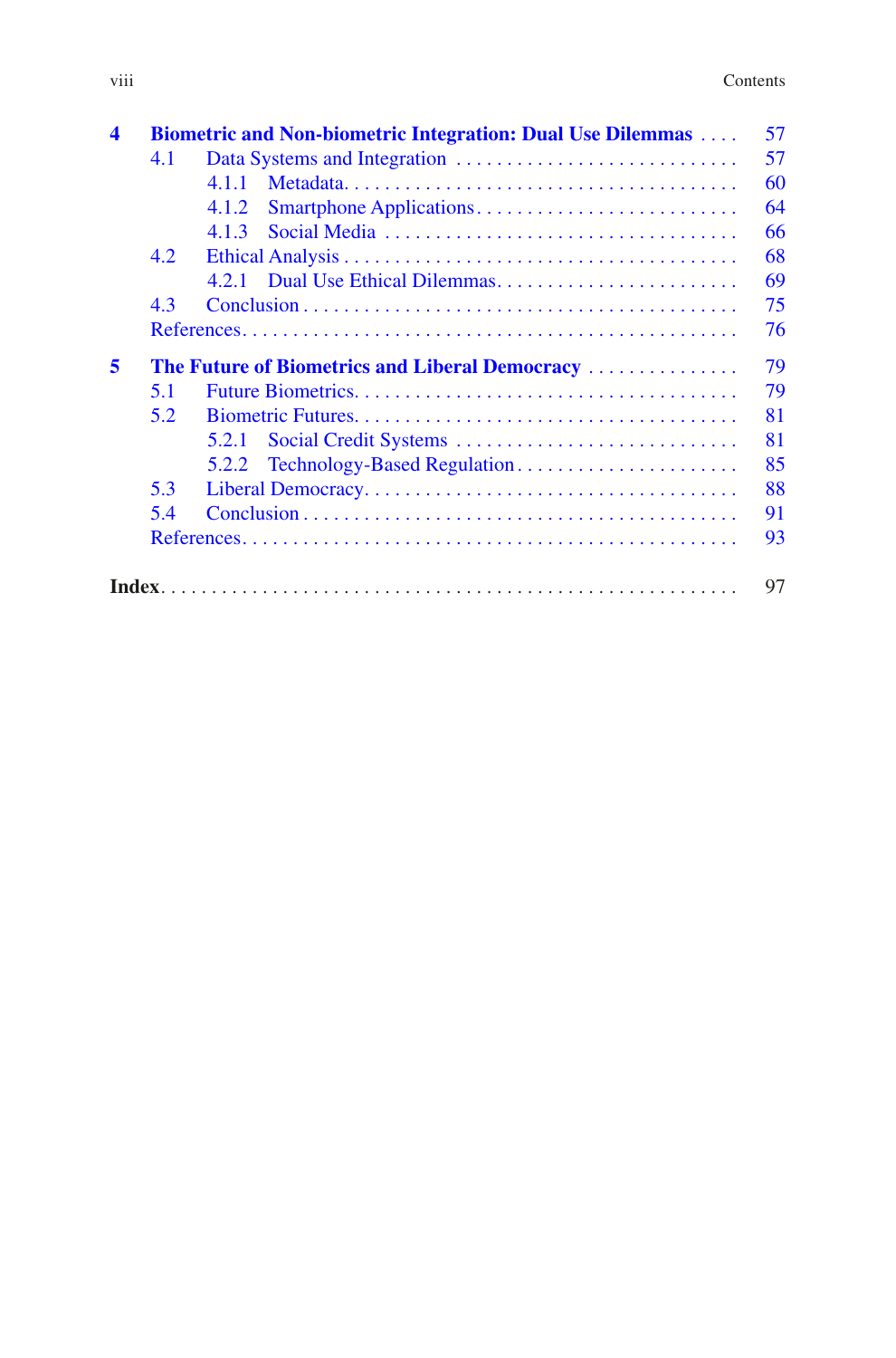### **About the Authors**

**Marcus Smith** is Associate Professor in Law at Charles Sturt University and Adjunct Professor of Law at the University of Canberra. He holds a PhD in law from the Australian National University. He has published widely on technology law, regulation and ethics. His previous books include: *Technology Law* (Cambridge University Press, 2021), *Biometrics, Crime and Security* (Routledge, 2018) and *DNA Evidence in the Australian Legal System* (LexisNexis, 2016).

**Seumas Miller** has research appointments at Charles Sturt University, TU Delft and the University of Oxford. He is the principal investigator on a European Research Council Advanced Grant on counter-terrorism ethics, and is the author of more than 200 academic articles and 20 books, including *The Ethics of Cybersecurity* (with Terry Bossomaier) (Oxford University Press, 2021) and *Dual Use Science and Technology, Ethics and Weapons of Mass Destruction* (Springer, 2018).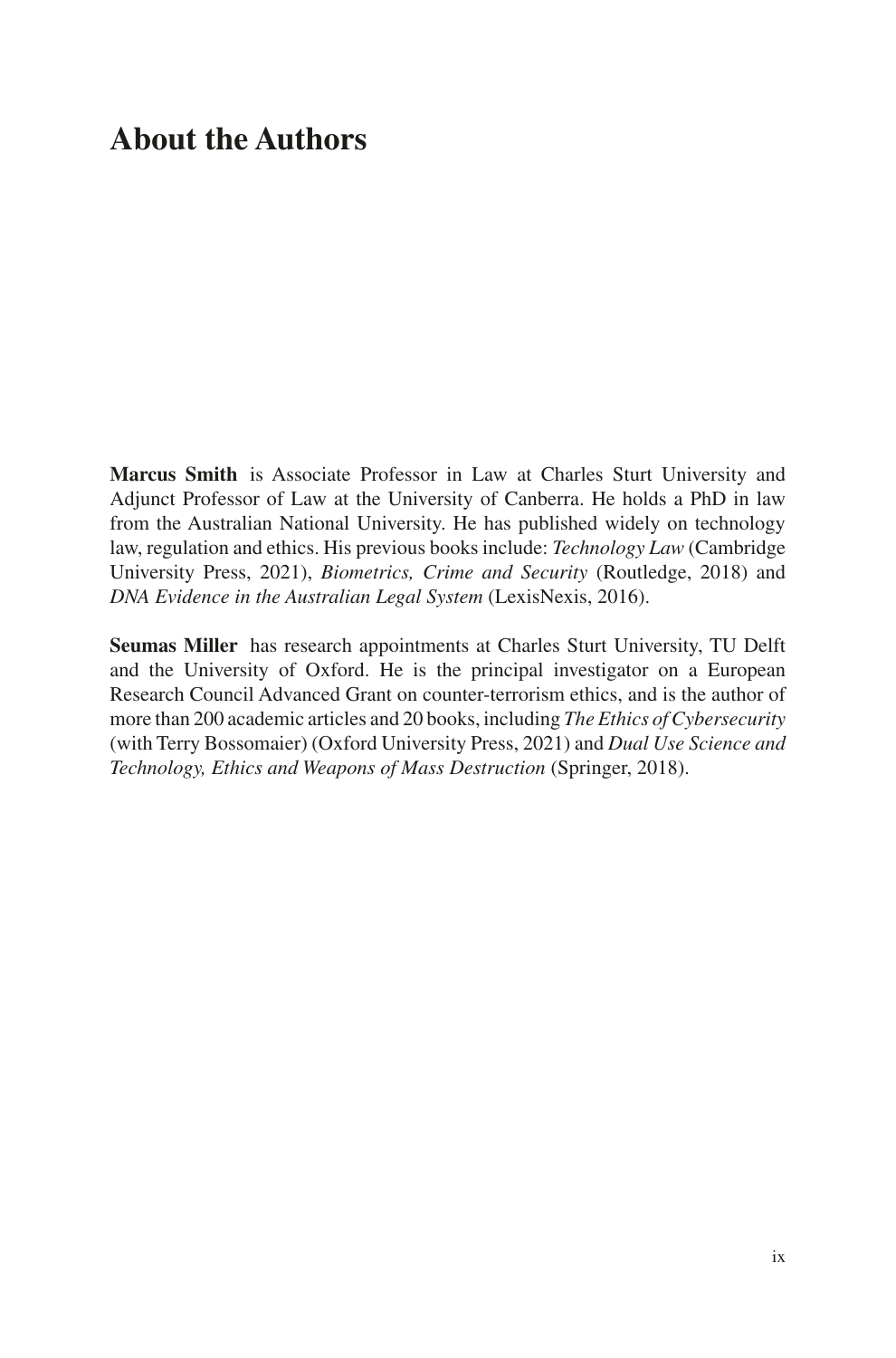## **Chapter 4 Biometric and Non-biometric Integration: Dual Use Dilemmas**



**Abstract** Biometric identifcation is now closely integrated with other forms of data, data systems and communications technologies, such as smartphones, metadata and social media, and as the key security feature on smartphones, and by extension, social media accounts, online profles and identity. For this reason, we consider the interaction between biometric and other forms of identifcation data, and data systems, building upon the consideration of the main biometrics in the frst three chapters. We begin with a general discussion of data systems and integration. This is followed by a discussion of the interrelationship with biometrics, and broader signifcance of, metadata, smartphone applications and social media. In combination with biometric identifcation technologies, these provide detailed insights into individuals' activities and behaviours. The ethical analysis in this chapter focuses on dual use dilemmas. Roughly speaking, dual use dilemmas in science and technology arise in virtue of the fact that such science and technology can be used to greatly beneft humankind, but also, unfortunately, to cause great harm to humankind. Consider, for instance, nuclear science and technology. It can be used as a cheap and peaceful energy source, or to build nuclear weapons. Similarly, facial recognition technology could be used by police only to track persons guilty of serious crimes; or it could be used to monitor ordinary citizens' behaviour by an authoritarian government.

**Keywords** Biometric identifcation · Data integration · Big data · Artifcial intelligence (AI) · Metadata · Smartphones · Dual use dilemma

#### **4.1 Data Systems and Integration**

Over the past 30 years, digitalisation, data analytics and integration has changed the way law enforcement agencies approach criminal investigation, in comparison with traditional information systems –paper-based fle and index catalogue systems that required a large amount of storage space, were time consuming to interrogate, and allowed little scope for information sharing outside specifc jurisdictions or commands. Just as fngerprint identifcation moved from manual comparison of ink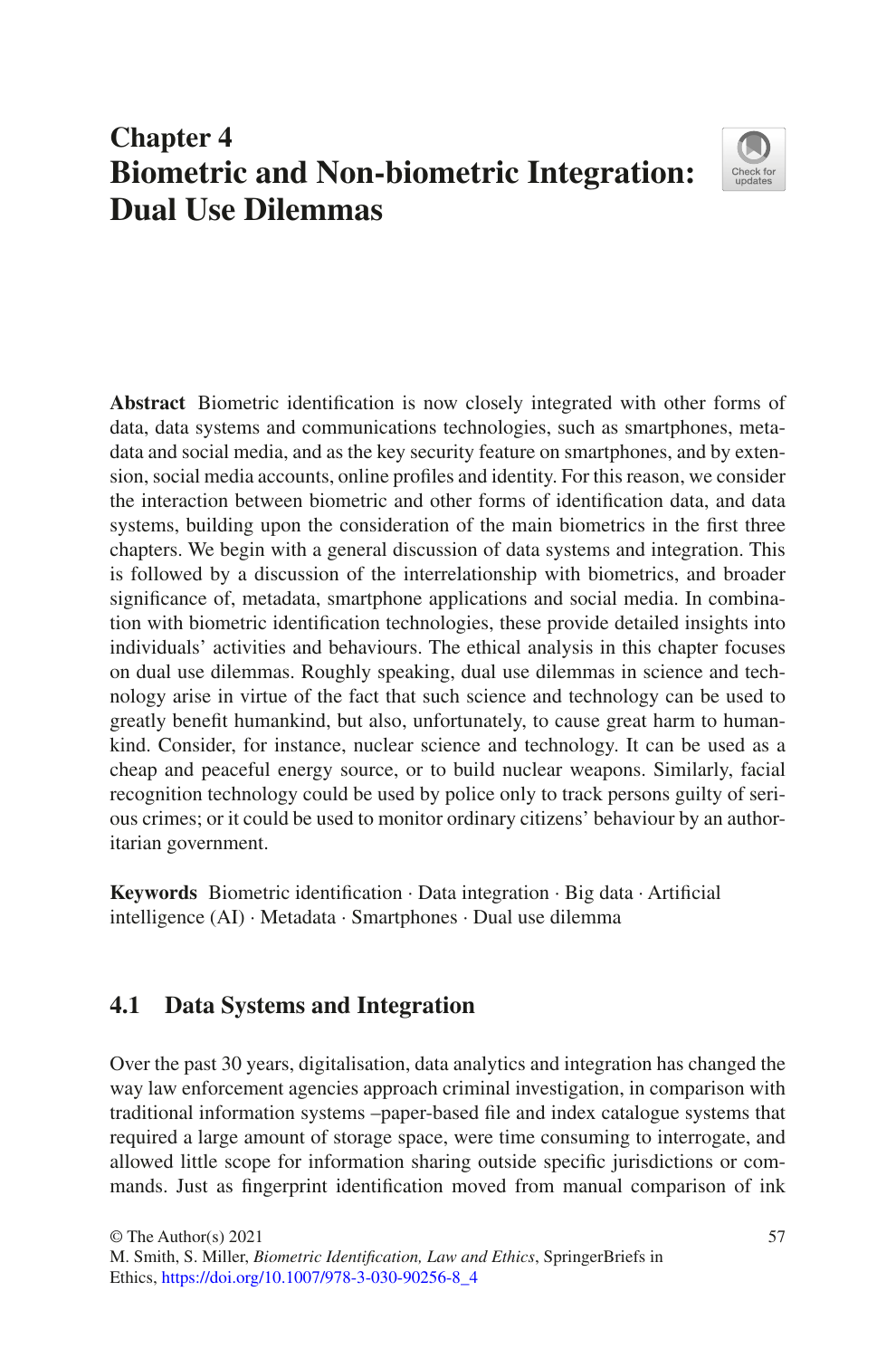prints on cards, to digitalised algorithmic based data systems, so has all other forms of administrative and intelligence data. Similar issues in relation to effciency, accuracy and data integrity are relevant across these different data systems. Databases are now widely used by law enforcement to store and compare information about crime scenes, individuals and networks. These range from record management systems, to complex analytical software systems that inform tactical and strategic intelligence (Ratcliffe, [2008\)](#page-26-0). While publicly available data on the impact these databases have on investigation outcomes is limited due to sensitivities associated with the nature of the information, there is evidence indicating that these systems can improve policing through the analysis of data, improving the speed of detection, and assisting strategic planning (Koper et al., [2014](#page-26-1)).

Biometric and other forms of law enforcement data systems have been introduced around the world. In the United States, the Science and Technology Branch of the Federal Bureau of Investigation (FBI) is responsible for the development and maintenance of national police information systems. The Criminal Justice Information System (CJIS) is the central repository of criminal justice information, for the FBI and the other United States federal, state and local law enforcement agencies. United States databases include the National Crime Information Center (NCIC), the National Instant Criminal Background Check System (NICBCS), the Combined DNA Index System (CODIS) and the National Integrated Ballistics Information Network (NIBIN) (Federal Bureau of Investigation, [2021](#page-25-0)).

In the United Kingdom, the Home Office and the Association for Police and Crime Commissioners manage Britain's police information systems. Current databases include the Police National Database (PND), the Police National Computer (PNC), the National DNA Database (NDNAD), the National fngerprint and identity platform database (IDENT1), and the National Ballistics Intelligence Services (NABIS).

The Australian Criminal Intelligence Commission (ACIC) was formed in 2016 following a merge between the Australian Crime Commission (ACC) and the CrimTrac Agency. CrimTrac had been responsible for the development, sharing and maintenance of law enforcement databases in Australia since July, 2000, while the ACC was the a federal agency established to investigate organised crime. According to the ACIC, its databases seek to enhance Australian policing and law enforcement, and '…contribute directly to the effectiveness and effciency of police and law enforcement agencies in Australia' (ACIC, [2021](#page-25-1)). In addition to DNA and fingerprints, the ACIC administers national databases relating to ballistics, cybercrime reports, frearms ownership, vehicles and persons of interest (ACIC, [2021](#page-25-1)).

A range of issues can impact the effectiveness of police information systems such as poor implementation and underutilisation of the databases, as well as a lack of training. Data security, missing or inaccurate data (completeness and validity), siloed information, ineffective human-computer interfaces, poor search capabilities and hardware limits need to be considered and managed when implementing new information systems into police agencies and practices (Koper et al., [2014\)](#page-26-1).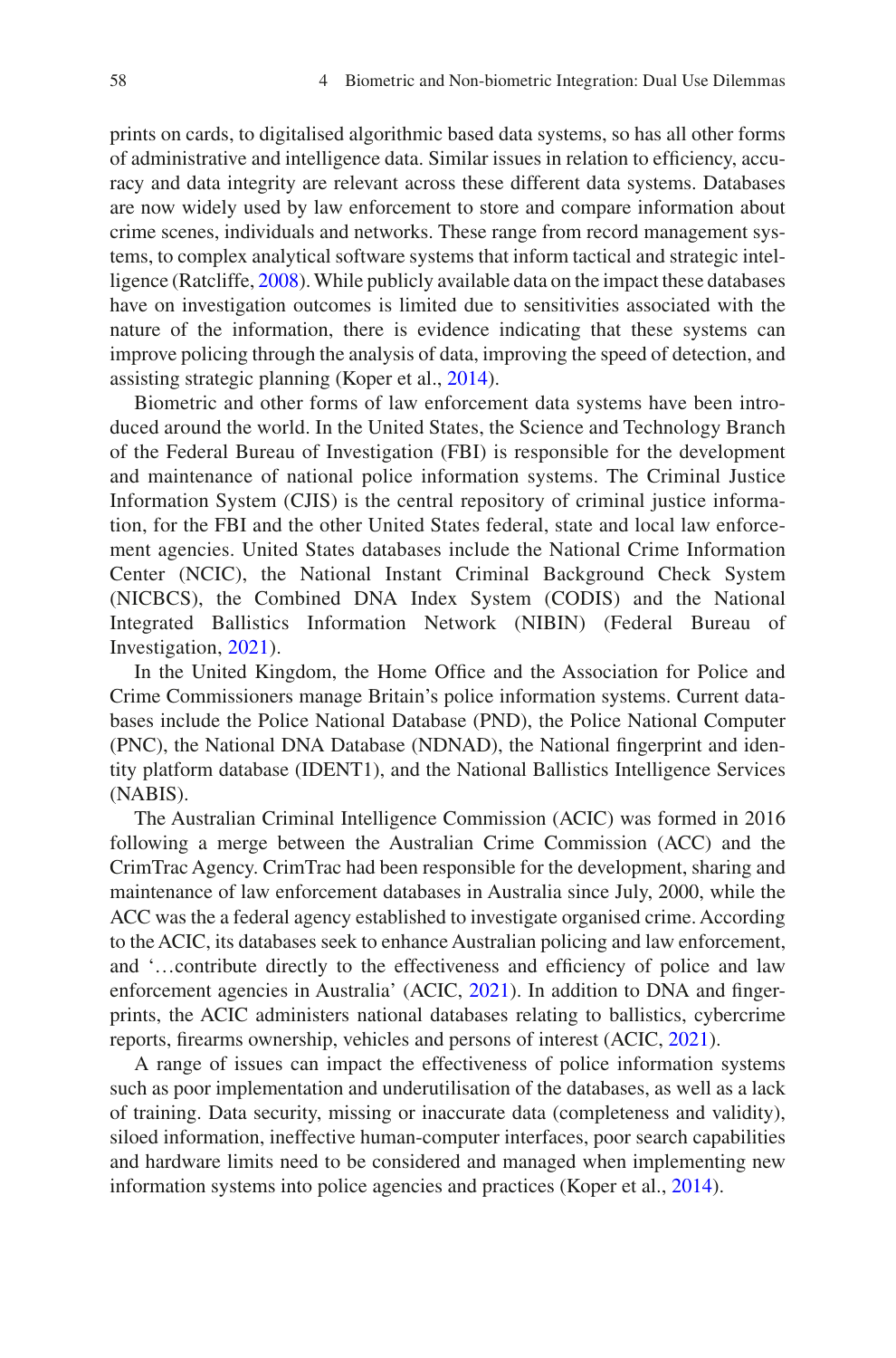As its potential to solve complex problems efficiently becomes increasingly apparent, law enforcement and intelligence agencies are collecting and analysing an increasing volume of data about individuals, in order to prevent and investigate crime. Big data analytics uses tools, techniques and technologies to store, manage and effciently process this expanding amount and range of data currently being generated. It is characterised by features such as volume, velocity and variety (Pramanik et al., [2017](#page-26-2)). Identifying the network structures of criminals and inferring their roles can assist law enforcement and intelligence agencies to prevent crime. This can be achieved by mining social media data from sites such as Facebook (which as discussed in Chap. [2](https://doi.org/10.1007/978-3-030-90256-8_2), can include biometric facial templates) (Tan et al., [2013\)](#page-27-0). Because it is likely that criminal activities will become increasingly digitised, law enforcement and security agencies are expanding their use of data mining techniques. The proliferation of digitalised data means that it is possible to merge diverse data sets into integrated systems, to enable cross referencing and searching. In contrast, with the previous approach, requiring officers to individually search 'siloed' databases of criminal history, car licence plates etc., intelligence analysts can now interrogate one integrated system that integrates disparate data sources:

This integration facilitates one of the most transformative features of the big data landscape: the creep of criminal justice surveillance into other, non–criminal justice institutions. Function creep – the phenomenon of data originally collected for one purpose being used for another – contributes to a substantial increase in the data police have access to. Indeed, law enforcement is following an institutional data imperative, securing routine access to a wide range of data on everyday activities from non-police databases (Brayne, [2017\)](#page-25-2).

Palantir is one example of a private sector data integration platform widely used by law enforcement and intelligence agencies around the world. It provides for a tagging system that enables users to visualise and map data, by labelling and linking persons, objects and entities, such as phone numbers, cars, photos, email addresses, social media accounts, metadata, biometric database profles, and intelligence reports, establishing inter-relationships. Another example is the Enterprise Master Person Index (EMPI), developed by Los Angeles County, that links an individual's interactions with social security, healthcare and law enforcement agencies in order to improve government service delivery (Brayne, [2017\)](#page-25-2).

There are a number of challenges associated with the increasing utilisation and integration of data, and the frst point that should be noted is data security. New approaches to consent, management and data protection may be needed to deal with the rapid expansion in the volume and type of data available, and the myriad ways in which it is being used (Kaye et al., [2015](#page-25-3)). Cases of hacking and signifcant data breaches involving institutions, governments and businesses are becoming more common (ANU, [2019](#page-25-4)). The capacity to integrate biometrics, metadata, fnancial, medical and tax data, adds to these concerns. The use of identifcation technologies in China to construct a social credit system (discussed further in Chap. [5](https://doi.org/10.1007/978-3-030-90256-8_5)), demonstrate a potential development of biometric and other data integration in liberal democracies, absent appropriate regulation.

Biometric technologies are an important part of a broader shift taking place in society towards automated decision-making processes that involve more limited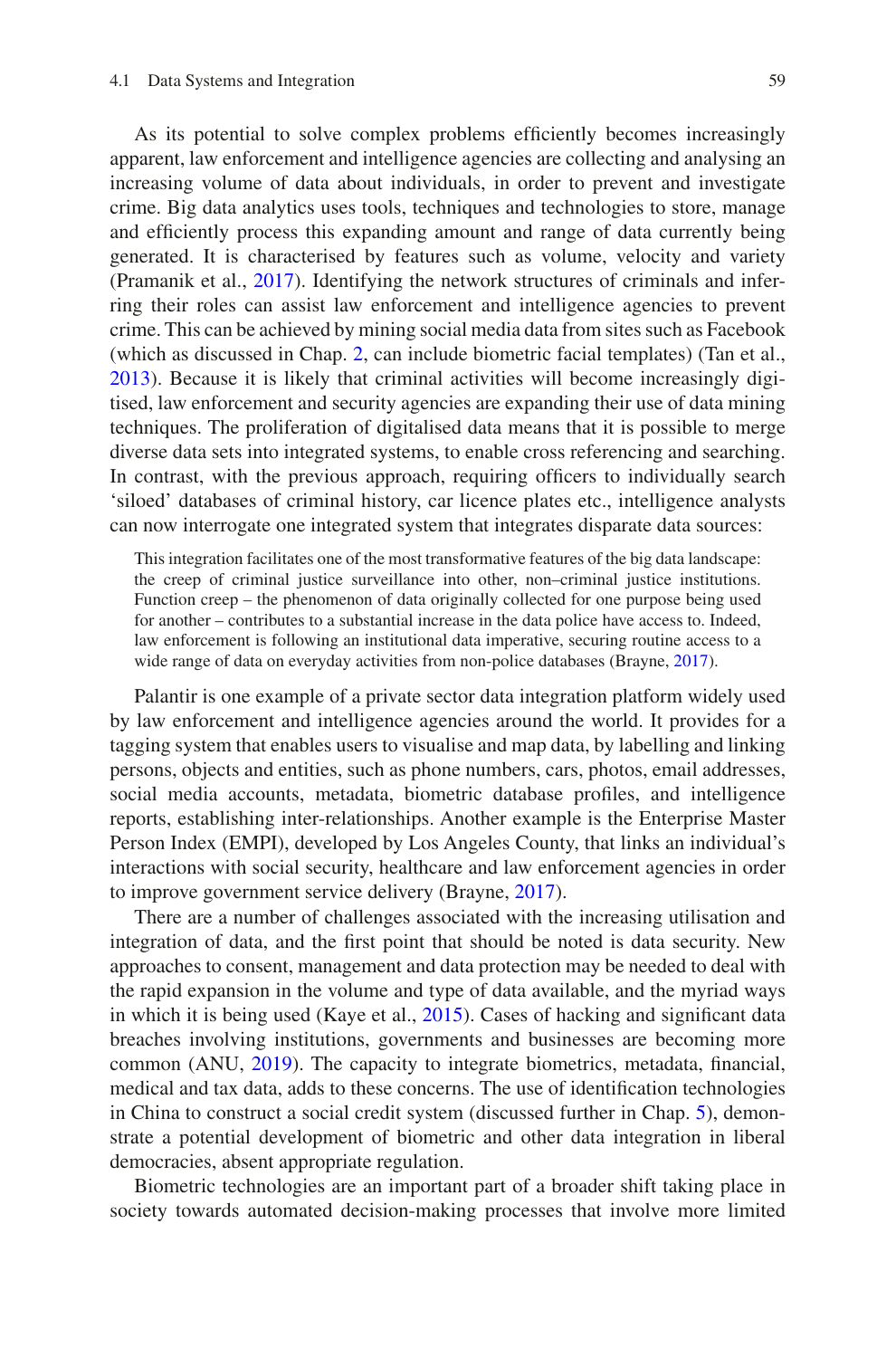human intervention. Artificial intelligence (AI) and deep learning (DL) algorithms are rapidly becoming an important application in relation to biometric data, and a range of other felds, including clinical medicine, fnance and government administration. AI refers to computer systems that perform tasks traditionally associated with human intelligence. The algorithms recognise patterns, conduct abstract reasoning and learn from prior examples to undertake pattern recognition tasks (Smith & Heath Jeffery, [2020](#page-27-1)). There are challenges associated with implementing AI systems in any feld because it is not possible to understand precisely how an algorithm arrives at a particular conclusion – described as the problem of black box data processing. Human decision making is complex and often requires contextual knowledge and experience. Continued human oversight is crucial in verifying the accuracy and safety of AI applications in order to facilitate their integration over time. Further, quality standards for implementation, and ensuring AI data is continually evaluated as part of the decision-making process, will be important in preventing and mitigating potential errors. Moreover, from a legal perspective, who will be responsible for errors that occur with the application of AI technology remains unclear. As regulation is developed, it will need to be determined to what extent humans that oversee the technology; institutions that use the software; and the algorithm developers will bear liability. Given the complexity of AI technology, determining where the error occurred, and who is responsible, may be diffcult to ascertain.

The challenge of regulating biometric data is part of a broader issue of technology regulation. New technology offers great potential for effciencies and economic growth, but complex problems associated with privacy, accuracy and data security is an ongoing concern. Effective technology regulation requires an understanding of the relevant science and what the implications are for the individual and society; ethics and regulatory theory, to determine why it should be regulated; and an understanding of legal and parliamentary processes, to determine how it should be regulated. Technology is continually adapting, advancing, and being integrated with new capabilities and applications. Holistic approaches to technology regulation, across a number of sectors, rather than siloed approaches will be most effective over time.

Government agencies today have much greater powers to collect evidence and conduct surveillance to detect and disrupt threats like terrorism and transnational crime (Walsh & Miller, [2016\)](#page-27-2). More proactive collection of data, including biometric information, from citizens who have not committed a crime has become increasingly common, –facilitated by the exponential increase in data created by consumers of services provided by technology and social media companies.

#### *4.1.1 Metadata*

Metadata is data that provides information about, or describes, other data. For example, metadata about a text message, may include the phone numbers and type of phones it was sent and received from, their location, and the time and date it was sent–but not the content of the text message itself (Sarre, [2017\)](#page-26-3). The advent of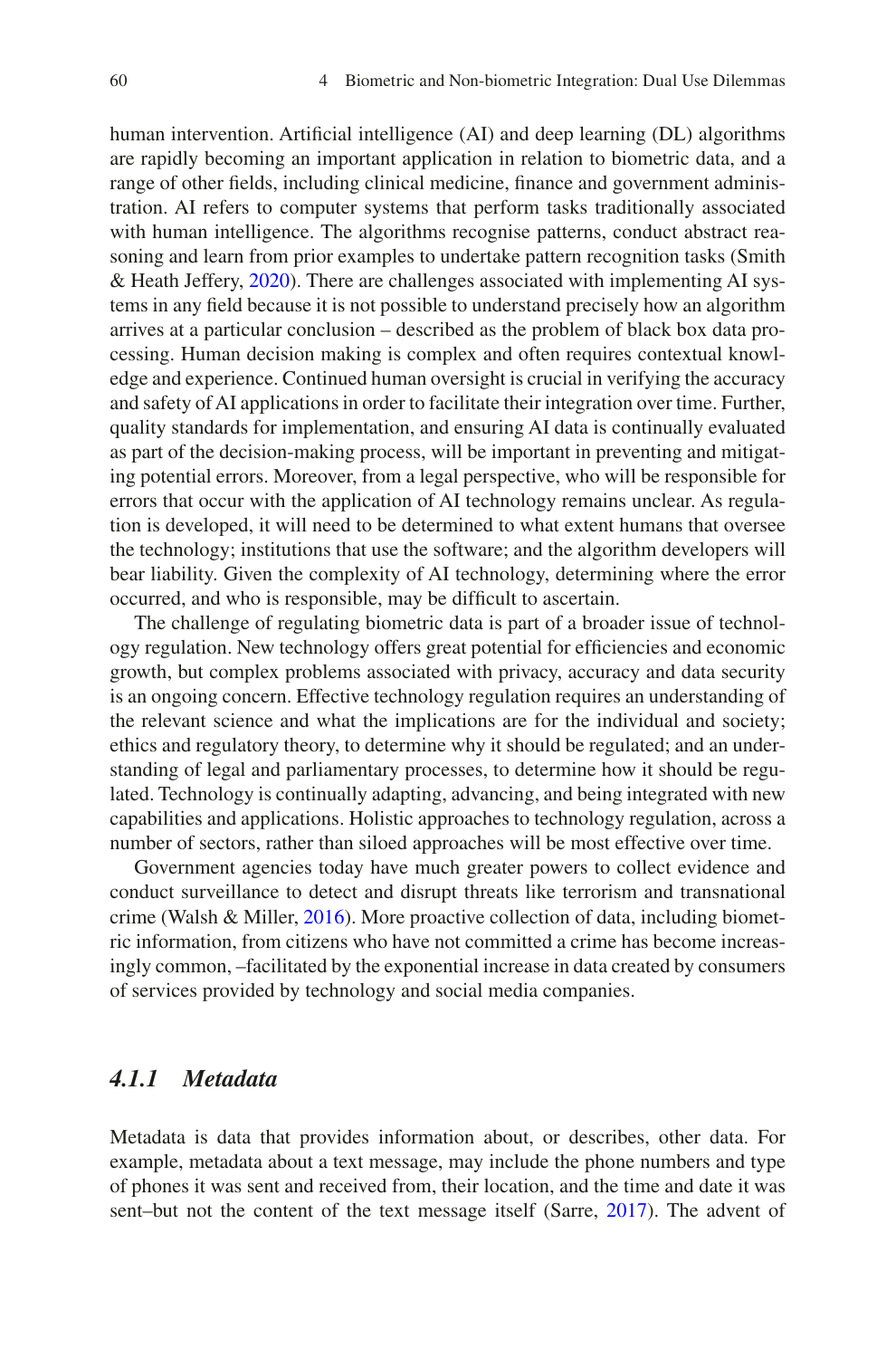smartphones, which today individuals carry on their person almost everywhere, vastly increased the availability of metadata. Biometrics, in providing access to smartphones, are intrinsically linked to this metadata. Metadata generated by smartphones and internet activity is collected by technology companies for advertising purposes, and many liberal democratic countries now require it to be retained for several years in case it is required in a law enforcement investigation. It is arguably the most signifcant other form of identifcation technology at the present time in terms of providing insights into individuals' lives. Integrating metadata with the biometrics discussed throughout this text: biometric data used by technology companies (e.g., facial image access to devices or services); government service provision (e.g., CCTV, passports); and law enforcement (e.g., DNA evidence and facial recognition) allows a very thorough picture of an individual's identity and daily activity can be achieved. The scope of this continues to expand as new devices and applications become available (Sarre, [2017\)](#page-26-3).

The use of metadata and social media by governments was at the heart of Snowden leaks in 2013 (Walsh & Miller, [2016](#page-27-2)). These leaks provided details of global surveillance programs run by the National Security Agency in the United States, and the Five Eyes intelligence network that collected 'almost anything done on the internet' through confdential agreements with technology companies (Dencik & Cable, [2017](#page-25-5)). In the time that has passed since, many countries have passed legislation that requires technology companies to store metadata for a number of years and provide it to government agencies if it is deemed necessary for a law enforcement investigation.<sup>1</sup> Some countries have even legislated to prevent encryption hindering law enforcement agencies from accessing metadata.<sup>[2](#page-10-1)</sup>

Australian legislation introduced in 2017 provides a useful example of laws that were introduced following the Snowden leaks.<sup>3</sup> These state that, while a warrant is necessary to obtain the content of communications, metadata can be accessed without a warrant if it is deemed reasonably necessary for an investigation. Telecommunications service providers are required to retain Australian's metadata for two years in order to ensure that it is available for law enforcement investigations if required[.4](#page-10-3)

The legislation that facilitates metadata retention is the *Telecommunications (Interception and Access) Amendment (Data Retention) Act 2015* (Cth). It came into effect in October 2015, with telecommunication service providers given until April

<span id="page-10-0"></span><sup>1</sup>E.g. in Australia, the *Telecommunications (Interception and Access) Amendment (Data Retention) Act 2015* (Cth) gave telecommunication service providers given until 2017 to establish infrastructure to retain customers' metadata. Section 172 of the legislation states that disclosure of 'the contents or substance of a communication' is not permitted. Details of the kinds of metadata telecommunications service providers are required to retain are provided in section 187AA of the legislation.

<span id="page-10-1"></span><sup>2</sup>Australia enacted (world frst legislation) the *Telecommunications and Other Legislation Amendment (Assistance and Access) Act* 2018 (Cth).

<span id="page-10-3"></span><span id="page-10-2"></span><sup>3</sup>*Telecommunications (Interception and Access) Amendment (Data Retention) Act 2015* (Cth). <sup>4</sup> Ibid, section 172.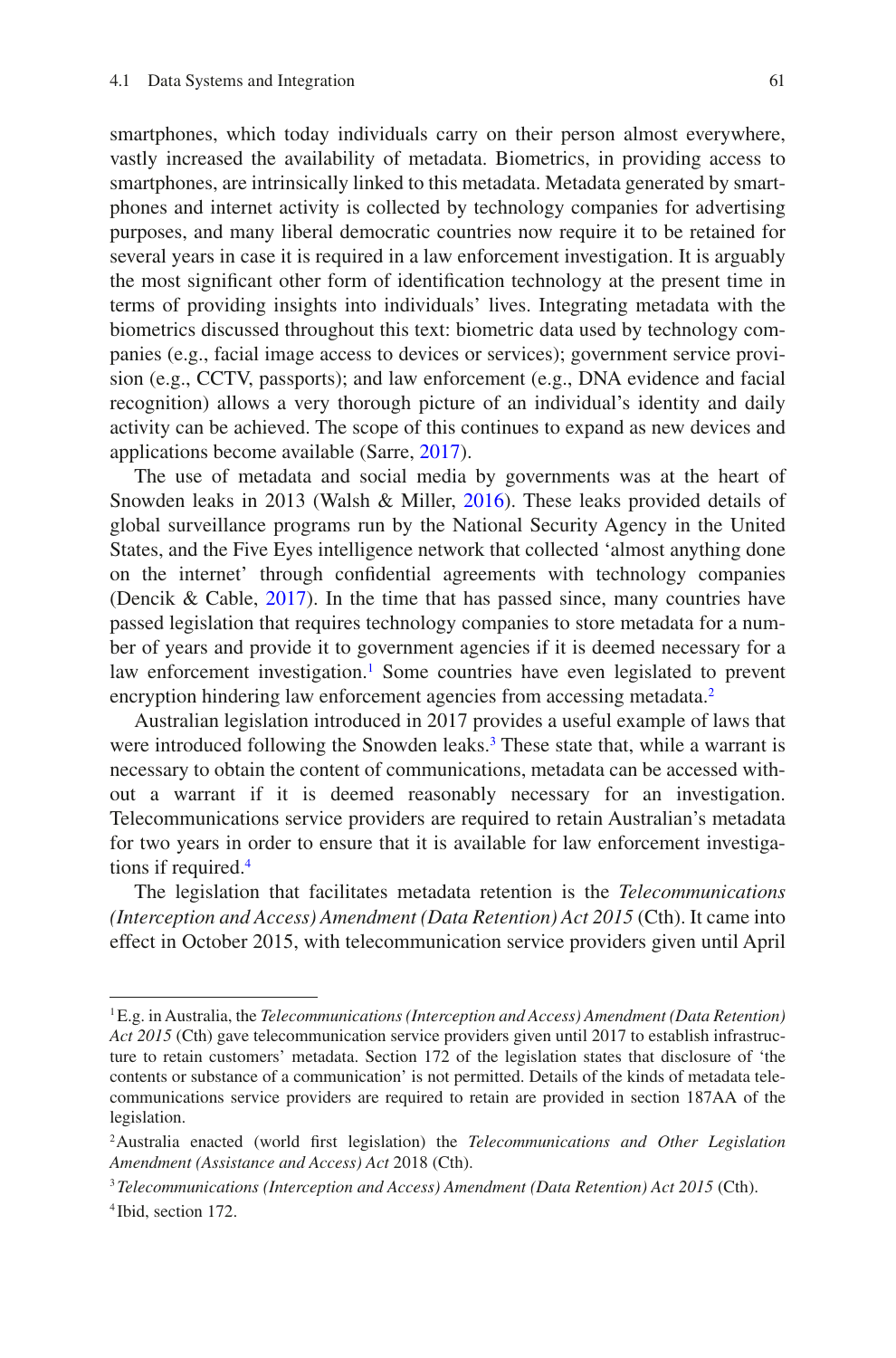2017 to develop infrastructure to retain customers' metadata for the two year period and deliver it to government agencies upon request. While section 187AA of the legislation defnes metadata, one aspect that the legislation is unclear on is whether the URLs of websites visited when browsing the internet are considered metadata, which remains unresolved:

…metadata (in the context of web browsing) is what remains of a communication or document after its contents and substance is excluded. As a result, the legal defnition of metadata is ambiguous; an oversight commentators suggest is surprising. In part, the ambiguity arises from conficting views on what constitutes 'the content' of a communication. For example, one of the most contentious issues of the current Australian regime is whether URLs are metadata. If they are, then warrantless governmental access to individuals' web browsing history is possible. One view is that as URLs are user-generated, they are content. Another view – expressed by the Attorney-General's Department – is that metadata is 'information that allows a communication to occur'. As that is what URLs do, consequently they are not content. The issue is that that some URLs can identify the substance of a communication (Murphy, [2014](#page-26-4)).

In Australia, metadata can be accessed without a warrant and there is a relatively low threshold for access. There is only a requirement that it be reasonable necessary for the enforcement of a law imposing a pecuniary penalty or for the protection of the public revenue.<sup>[5](#page-11-0)</sup> It appears that in the years since the metadata legislation was introduced, the number of requests to access it increase each year, as well as the number of government agencies that are permitted to access it. While this type of legislation is passed with politicians discussing the threat of terrorism and its need in that context, over time it is clear that comprises a small proportion of the types of investigations for which it is being used (Redrup, [2019\)](#page-26-5).

Law enforcement may be able to access full content of data held on smartphones with a warrant; however, their ability to do so may be constrained by technical capability i.e. through encryption. A high-profle example of this occurred in the United States in 2016. Apple was ordered by a federal court to 'assist law enforcement agents in enabling the search' of an iPhone seized in relation to a shooting in San Bernardino, California, by unlocking it (Pollack, [2019\)](#page-26-6).<sup>6</sup> Apple resisted this request and publicised the issue, with the CEO Tim Cook declaring the company's opposition and calling for public discussion of the issue of data security. Apple argued that creating a back door into their phone system would weaken their security system for all users, and refused. It was later revealed that the FBI used an Australian frm Azimuth, to break the encryption and access the phone (Nakashima  $\&$ Albergotti, [2021\)](#page-26-7).

<span id="page-11-0"></span><sup>&</sup>lt;sup>5</sup> Section 179(3).

<span id="page-11-1"></span><sup>6</sup>Order Compelling Apple, Inc to Assist Agents in Search, In re Search of an Apple iPhone Seized during Execution of a Search Warrant on a Black Lexus IS300, California License Plate 35KGD203, No 15-0451, \*1 (CD Cal fled Feb 16, 2016) cited in Michael C. Pollack, 'Taking Data' (2019) 86 *University of Chicago Law Review* 77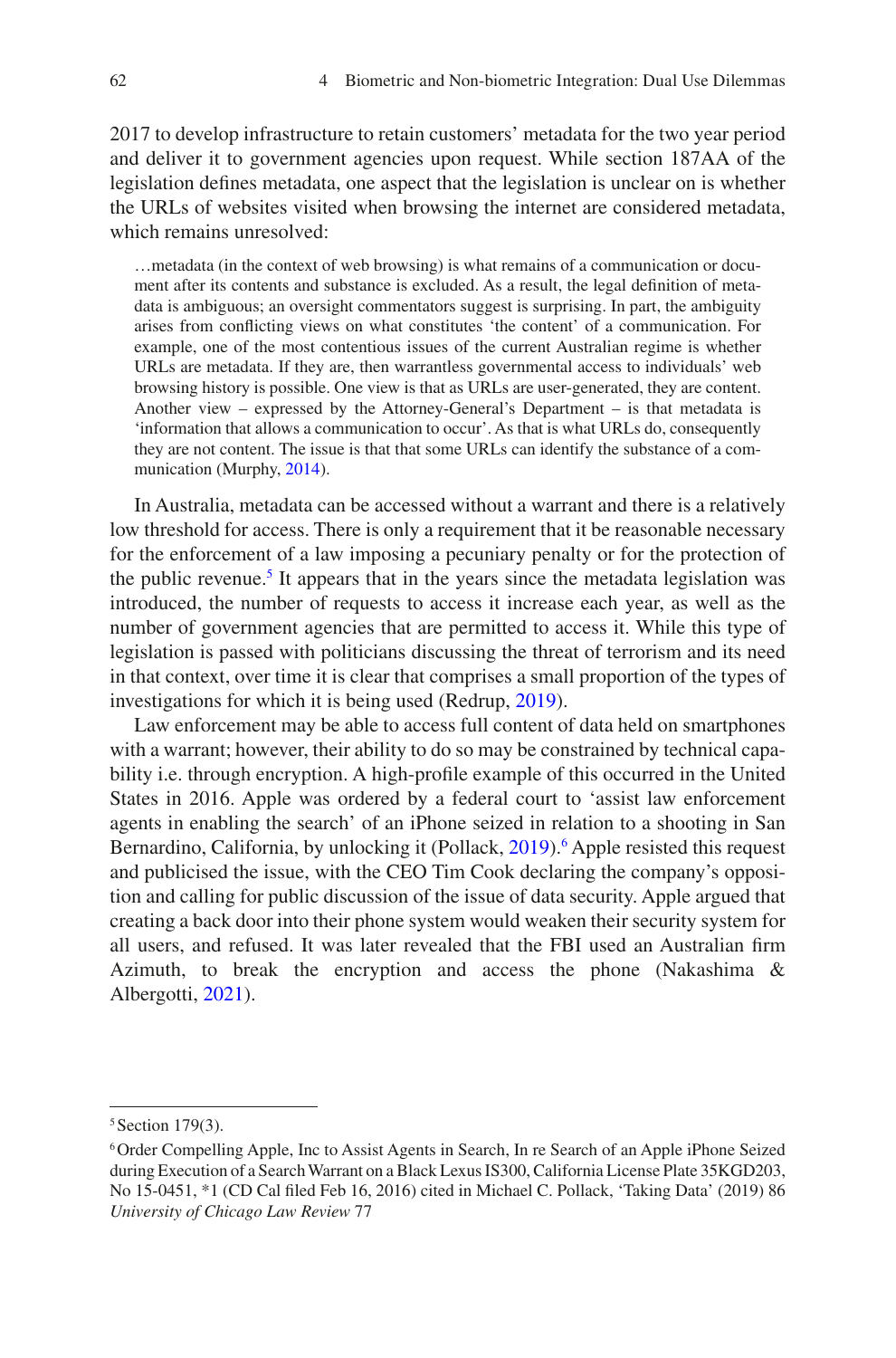Australia has enacted legislation facilitating access by law enforcement and national security agencies to encrypted content.<sup>7</sup> This was controversial, although encryption can be used by criminals to communicate and carry out crime, and prevent law enforcement agencies from investigating them or obtaining evidence, it also has legitimate uses, such as securing fnancial transactions and protected communications (such as between a lawyer and their client). The *Telecommunications and Other Legislation Amendment (Assistance and Access) Act* 2018 (Cth) requires technology companies to provide reasonable assistance to access the content of communications facilitated by their platforms. Under the legislation, technology companies may be required to respond to the following:

- A technical assistance request (TAR): a request that they voluntarily assist law enforcement by providing the technical details about one of their products or services;
- A technical assistance notice (TAN): a requirement that they assist by decrypting a specifc communication, or face a fne if they refuse; or
- A technical capability notice (TCN): a requirement that they create a new func-tion to enable police to access a suspect's data, or face a fine if they refuse.<sup>[8](#page-12-1)</sup>

Decision-makers must be satisfed that the request or requirement is reasonable and proportionate and that compliance is practicable and technically feasible.<sup>[9](#page-12-2)</sup> In addition to privacy issues, stakeholders in the technology industry are concerned that creating vulnerabilities in their systems that would compromise their ability to provide their services to their customers, and impact on the commercial viability of Australian companies in the international marketplace. While the legislation was amended to expressly provide that companies 'must not be requested or required to implement or build a systemic weakness or systemic vulnerability';<sup>10</sup> there remain concerns in the technology sector and community about these laws.<sup>[11](#page-12-4)</sup>

A law enforcement operation to access encrypted smartphone communications between 2018 and 2021, led by the FBI and Australian Federal Police, was recently revealed. The Trojan Shield/Operation Ironside operation involved police developing an 'encrypted' messaging app, called ANOM, and marketing this to organised crime groups via undercover agents. The app had a back door that could be accessed by law enforcement and provided a wealth of information and understanding of criminal networks over several years, before being revealed in 2021 and leading to the arrest of more than 800 people worldwide (Pannett & Birnbaum, [2021\)](#page-26-8). This

<span id="page-12-0"></span><sup>&</sup>lt;sup>7</sup>Encryption is the process of encoding messages so that their content can only be read by those that send and receive them.

<span id="page-12-1"></span><sup>8</sup>Defned in *Telecommunications and Other Legislation Amendment (Assistance and Access) Act* 2018 (Cth), section 317B.

<span id="page-12-2"></span><sup>9</sup>Section 317JAA (TARs); section 317P (TANs); and section 317TAAA(6) (TCNs).

<span id="page-12-3"></span><sup>&</sup>lt;sup>10</sup> Section 317ZG.

<span id="page-12-4"></span><sup>11</sup>*Questions on Notice from Senetas Corporation*, Parliamentary Joint Committee on Intelligence and Security, Review of the Telecommunications and Other Legislation Amendment (Assistance and Access) Bill 2018 (Parliament of Australia, 2018).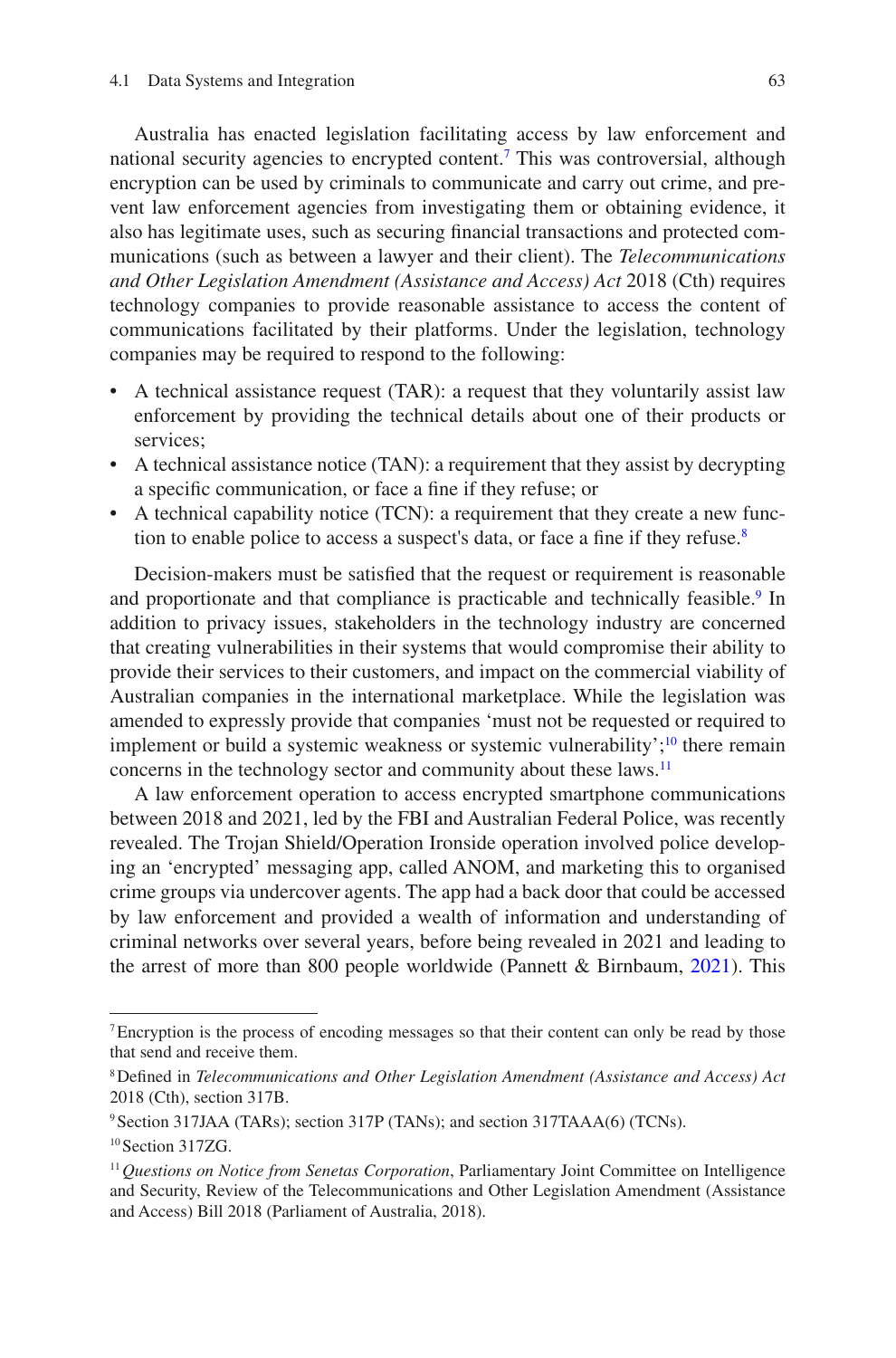development highlights the increasing sophistication and audacity on the part of law enforcement agencies to access communications data that they believe is relevant to investigations, and prevent technology from being used to facilitate organised crime.

#### *4.1.2 Smartphone Applications*

Fingerprint and facial recognition biometrics are now widely used to identify and grant access to a smartphone. Due to the high level of security these biometrics provide, possession of a smartphone registered to a specifc person has become a proxy for the identity or location of that person (Smith & Urbas, [2021\)](#page-27-3). For example, a smartphone can now be used as a tap and pay device, in the same way as a credit or debit card has been used in the past, it can be used to record the presence of a person at a location, using quick response (QR) code scanning, and provides access to social media and other online accounts.

The accuracy and security of biometric identifcation technologies have enabled smartphones to become an extension of the physical self for identifcation purposes. This development was widely observed in relation to government responses to the COVID-19 pandemic. This signifcant threat to public health, the economy and national security around the world, in 2020 alone, it infected more than 60 million people worldwide, and killed more than 1.5 million (WHO, [2020\)](#page-27-4). Governments adapted existing technologies to inform decision making and improve contact tracing of those who contracted COVID-19 in order to limit the spread of the disease. A range of surveillance technologies can potentially assist with contact tracing, including closed-circuit television cameras, facial recognition technology, thermal imaging cameras, location metadata, automated numberplate recognition and fnancial transaction data (Servick, [2020](#page-26-9)).

Given the wide use of smartphones, several countries used metadata to geolocate individuals, while others developed specifc apps that the population was required to download which communicate with surrounding phones via Bluetooth, in order to identify other persons that an infected individual has been in close contact with. Technology applications generate information to inform the community and allow them to make decisions that reduce their chance of contracting the virus. This can be an alternative to, or used in conjunction with, lockdowns and curfews, to prevent community transmission of the virus. In both cases, it was argued that the seriousness of the pandemic overrode individual autonomy rights. In South Korea metadata tracking was used to inform community announcements about the movements of individuals who had contracted the virus. The government actually published anonymised maps of the locations those who had contracted COVID-19 visited (Servick, [2020\)](#page-26-9).

China was the country of origin for COVID-19 as well as being the leader in public surveillance (Wang, [2020\)](#page-27-5). As will be discussed further in the following chapter, China has established a social credit system that uses big data integration to profle citizens, and impose sanctions if they repeatedly fail to comply with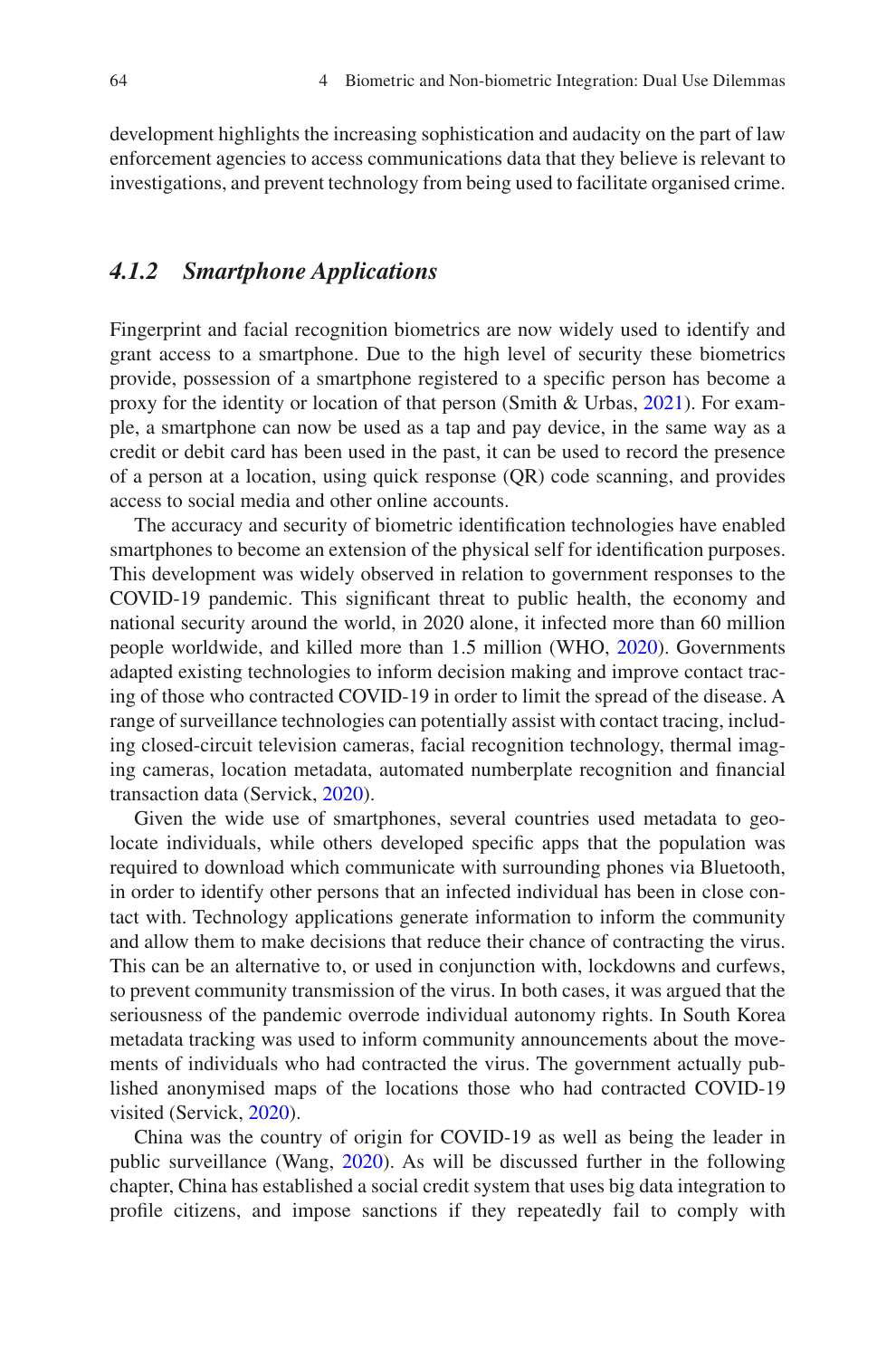government policies. The country was well placed to implement technology based public health surveillance systems. The Chinese smartphone application that was introduced in response to the COVID-19 pandemic was known as *Health Code*, and available via the Alipay and WeChat platforms. The application has be described as follows:

People frst fll in their personal information, including their ID number, where they live, whether they have been with people carrying the virus, and their symptoms. The app then churns out one of three colors: green means they can go anywhere, yellow and red mean seven and 14 days of quarantine, respectively. The app also surreptitiously collects – and shares with the police – people's location data (Wang, [2020](#page-27-5)).

The application has more than 700 million users, who are required to show the colour it displays when they, for example, enter residential areas, shopping centres or public transport, and verify their identity with facial recognition technology. An issue that has caused some debate in China, is that the algorithm that determines the colour allocation has not been disclosed, so individuals do not know what has caused them to receive a yellow or red rating, with those affected criticising this as being ruled by machines (Wang, [2020](#page-27-5)). There have also been indications that the application will remain in place after the pandemic has ended, for ongoing public health monitoring and health care service provision, further expanding the already extensive government surveillance infrastructure (Sheng & Zijia, [2020\)](#page-27-6).

Bluetooth technology does not monitor an individual's location and applications of this type have been introduced by governments in Australia, Singapore, among others, and have been largely accepted in those countries, although ultimately proved not to be effective for contact tracing purposes and were replaced with other measures, such as QR code scanning upon entry to locations such as shops and workplaces (Bogle, [2020\)](#page-25-6). Metadata based COVID-19 contract tracing has been more controversial – it can track a person's location whenever their phone is in their possession[.12](#page-14-0) In addition to South Korea, metadata has also been used in Israel, where it was reported that a database of citizens' metadata compiled by security agency Shin Bet was being used for contact tracing purposes (Halbfnger et al., [2020\)](#page-25-7). In Norway, the COVID-19 tracing application, *Smittestopp*, which utilised metadata and Bluetooth technology, was criticised by the national data protection agency for its impact on privacy and ultimately suspended (Guardian, [2020](#page-27-7)).

Security threats are used by governments to make effective claims about necessary measures to address the threats and take exceptional actions beyond what would normally be acceptable (Williams, [2003\)](#page-27-8). As was also relevant to the metadata discussion, the security rationale used in relation to COVID-19 has been repeated used in the past (e.g., counter terrorism), to introduce more extensive data collection practices and associated legislation. There is potential for the collection of data for public health purposes to continue after the threat has passed as part of an ongoing preventative, just as measures to combat the heightened risk of terrorism

<span id="page-14-0"></span> $12$ As noted above, metadata refers to information such as the location of the devices used, the phone numbers involved in a communication, and the date and time of the communication.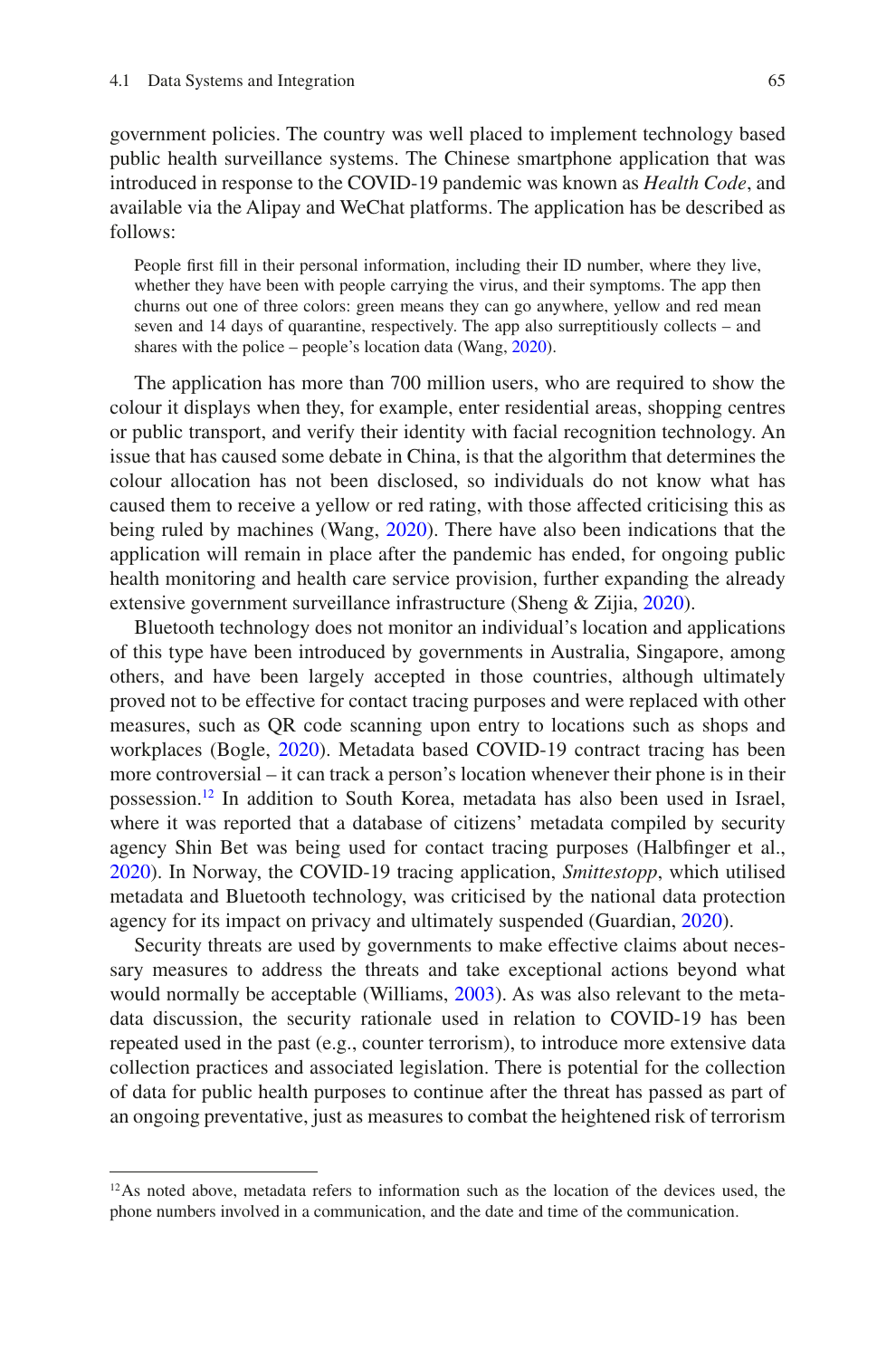after 9/11 became later employed against serious crime, and then against less serious crime. Metadata collection expanded from initially being used by only select law enforcement and security agencies to being used more widely across government (Smith & Urbas, [2021](#page-27-3)). Function creep is an important issue to consider in relation to identifcation technology regulation. Democratic governments should ensure that data is collected for a specifc purpose, particularly where it is undertaken in response to extraordinary circumstances such as 9/11 or COVID-19, it is vital that it not used for purposes beyond those intended when the laws were enacted. The technology sector is rapidly growing, with new applications becoming available each year. Potential outcomes of unchecked use of surveillance technologies in liberal democracies is illustrated by the extensive data systems established in China, and in particular their use in relation to ethnic minorities.

#### *4.1.3 Social Media*

As noted above, biometric fngerprint and facial recognition, in regulating access to smartphones, simultaneously provide access to social media accounts, and are therefore key indicators of a person's identity in online environments. Facial recognition is widely used to identify and link individuals within social media platforms, such as Facebook's tagging feature (Smith & Urbas, [2021](#page-27-3)). Biometrics are therefore closely associated with the developments in social media that have signifcantly infuenced the society over the past decade, and they will continue to be central as these applications continue to expand, as well as to future regulatory approaches.

Social media does not include all online websites, but involves a degree of interaction between participants, and collaboration in a non-hierarchical way. It enables users to post self-generated content, such as text and photos; allows users to create profles and engage with others by posting comments or 'likes'; and, enables users to network with others that hold similar interests or opinions (Obar & Wildman, [2015\)](#page-26-10).

Technology companies such as Google and Facebook have become powerful due to the vast amount of data they holding detailing the internet activity of their billions of users (De Zwart et al., [2014\)](#page-25-8). How information available on the internet is presented to users also has a signifcant capacity to infuence social views and trends. In contrast with traditional mediums, there is a relative lack of central control over content that can facilitate mistruths to be perpetuated.

It has recently been proposed in a number of countries around the world, that social media users must provide evidence of their identity, such as a copy of a passport or drivers licence in order to obtain, or maintain a social media account (Australian Parliament, [2021](#page-25-9)). The objective of this approach is to address the issue of people using anonymous accounts to harass and abuse online: described as 'technology facilitated abuse', or commit other crimes.[13](#page-15-0) In an anonymous online

<span id="page-15-0"></span><sup>13</sup> Ibid, Recommendation 30.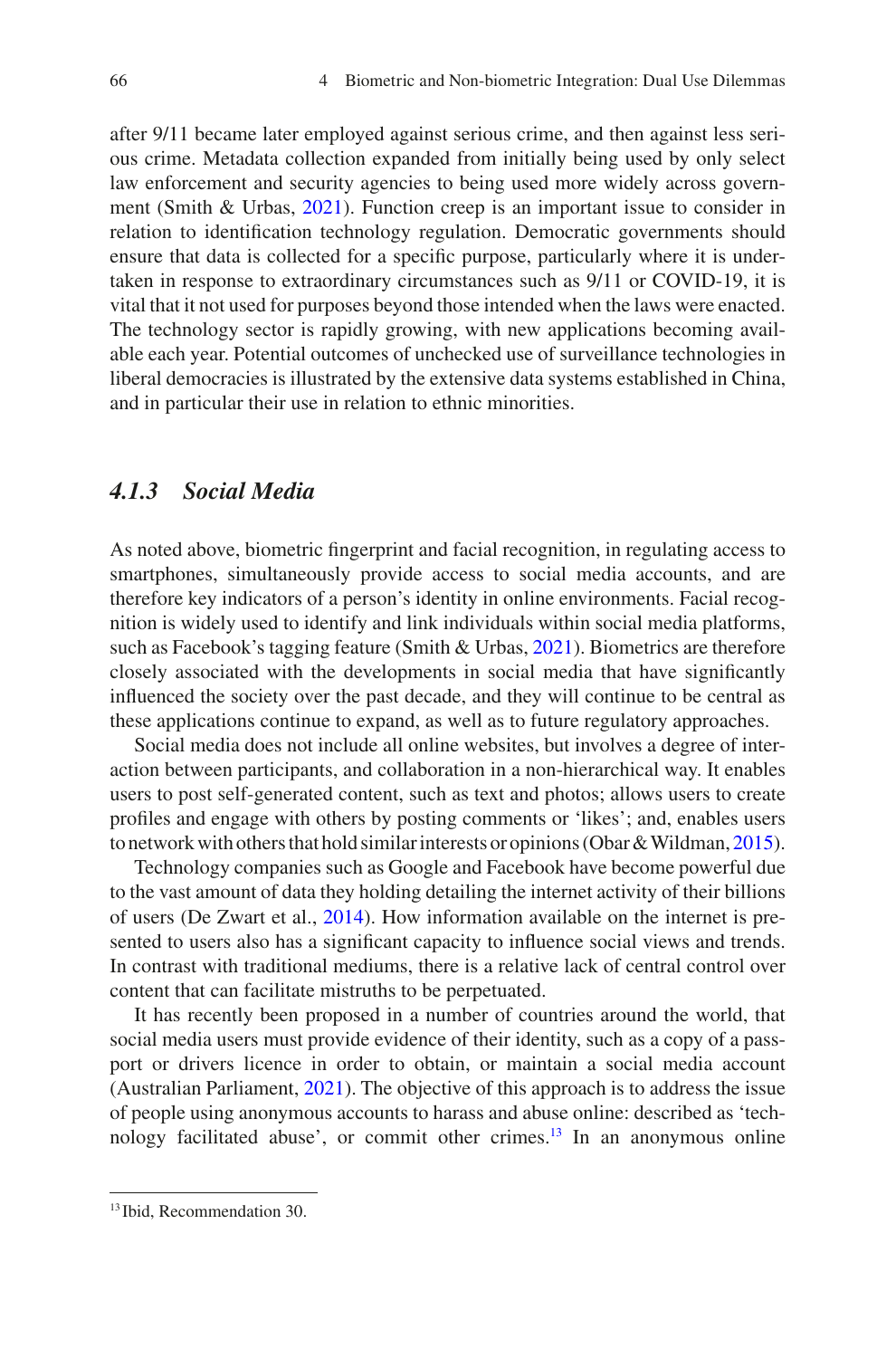environment, vitriolic comments can be widely observed on public social media websites. Online harassment may target individuals or groups on the basis of race, ethnicity, religion or sexual orientation, and is widespread, with recent survey data indicating that one in three have experienced some form of online harassment impacting their health, safety and productivity (Australia Institute, [2019](#page-25-10)).

There are other issues arising from social media that may also be mitigated with the introduction of identity verifcation measures. The dissemination of misleading or inaccurate information or theories, commonly referred to as 'fake news', that can rely on automated dissemination using botnets: such as misinformation (conspiracy theories and pseudoscientifc therapies) in relation to the COVID-19 pandemic (Naeem, [2020](#page-26-11)). The efficiency with which social media can disseminate information was highlighted (in association with big data analytics) by the former consultancy frm Cambridge Analytica's online advertising strategies for the Republican Party in the 2016 presidential election campaign. In association with poll results and other intelligence, the frm sought to identify and understand individuals in key electorates, then use social media advertisements specifcally targeting their person-ality and social views to influence their vote (Wong, [2019\)](#page-27-9).<sup>14</sup> These and other developments over recent years, along with the extent to which it is now used around the world, means that social media can signifcantly impact the lives of individuals and the nature of society. There is an argument that 'social media is too powerful now to be anonymous' and that just as identifcation and registration is required to drive a car or own a frearm, so it should also be required to operate a social media account (Burns, [2018](#page-25-11)).

To date, laws requiring compulsory identity verifcation for social media account holders have not been introduced. They could plausibly deter online harassment and abuse, hate speech and disinformation and enable it to be better investigated and prosecuted. However, there are some potential issues with the approach that should be noted. For example, data security, if identity documents, such as copies of passports and drivers licences, were provided to multinational technology companies such as Google and Facebook, which already have a great deal of personal data about users online and real world (e.g. location metadata) behaviour, they would be a target for organised crime groups, and would increase the level of risk associated with the already detailed and sensitive information that social media companies hold about individuals. There would need to be confdence that this risk could be adequately mitigated before implementation (Druce, [2021\)](#page-25-12).

<span id="page-16-0"></span><sup>&</sup>lt;sup>14</sup>The firm was later dissolved after criticism about the legality of hiring the firm for the presidential campaign in light of prohibitions on the involvement of foreign citizens in United States election campaigns and whether the scale of the activity had compromised the integrity of the election itself. In 2019, Facebook was fned US\$5 billion over its management of user data following inquiries into the arrangement.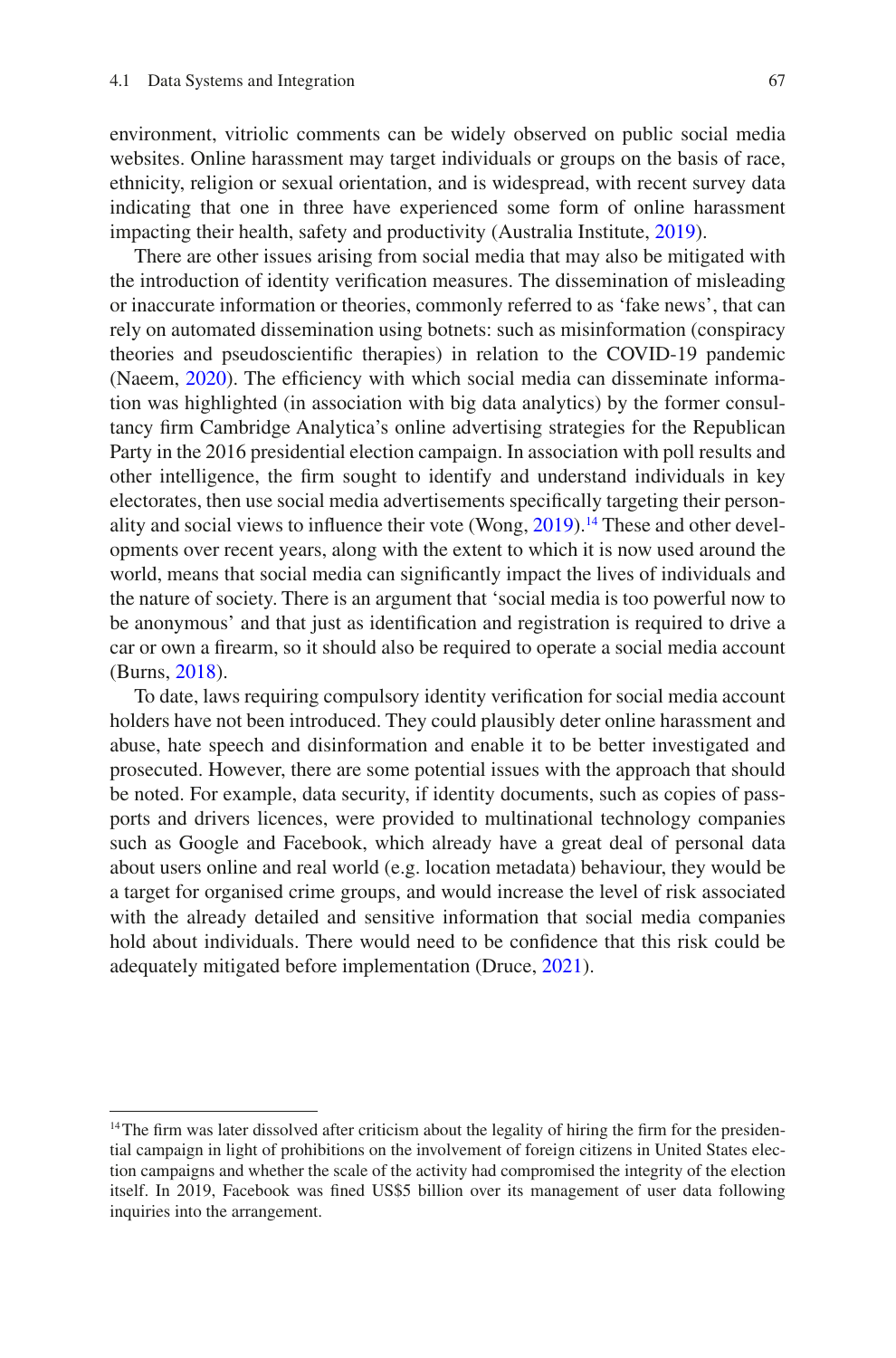#### **4.2 Ethical Analysis**

In earlier chapters on specifc biometrics, namely, fngerprinting, facial recognition technology and DNA, we discussed a number of (often recurring) ethical or moral problems. Central among these was the confict between individual (including joint (Miller, [2003\)](#page-26-12)) rights to privacy/autonomy/ownership of biometric data, on the one hand, and the collective good of security (Miller, 2010 Ch. 2), on the other hand. Provision of the collective good of security via, for instance, databases of fngerprints, facial images or DNA, was framed as a collective (understood as joint) moral responsibility (Miller, [2006](#page-26-13), 2010 Ch. 4). On the other hand since, as we argued, there were moral costs associated with the creation of these databases and, in particular, the infringement of individual rights to privacy and/or autonomy and/or ownership of biometric data, there was a requirement to engage in ethical analysis with a view to accommodating these individual rights in the context of pursuing the collective good of security.

In this chapter, by contrast with earlier chapters, we have described a plethora of interconnected indeed, in many cases, integrated biometric and non-biometric technologies, including databases and associated analytics, smartphone and other applications, encryption and so on. Each of these developments calls for ethical analysis in a piecemeal fashion, but we cannot embark on these analyses in any detail here. For these analyses would take us well beyond our specifc focus on biometrics, even if space limitations permitted which they do not. However, we suggest that most of these developments, whether taken singly or in totality, involve a confict between individual rights and collective goods and, as such, the ethical machinery developed in earlier chapters remains relevant to the required ethical analyses. For instance, the use of metadata by law enforcement and national security, and of smartphone applications for contact tracing in combating COVID 19 can be framed in this manner, or so we have argued elsewhere (Miller & Smith, [2021\)](#page-26-14). Again, the integration of biometric databases (e.g. fngerprint, facial image and DNA databases) with nonbiometric databases (e.g. fnancial or health databases) could greatly facilitate law enforcement and, thereby, increase the collective good of security (Miller, 2010 Ch. 2), but would do so at some (potentially unacceptable) moral cost in terms of infringements, if not violations, of individual rights, as the Snowden revelations (Miller & Walsh, [2016\)](#page-26-15) demonstrated (see the following chapter for more on this issue). Moreover, the existence of these databases is not simply an unalloyed security beneft, since databases give rise to data security concerns in the frst instance, and indirectly other wider security concerns, including law enforcement and national security concerns (Miller & Walsh, [2016;](#page-26-15) Miller & Bossomaier, [2021\)](#page-26-16). For instance, databases can be hacked, and personal and confdential data compromised (including the data of law enforcement or national security agencies). Databases can also be encrypted by malevolent actors for purposes of blackmail i.e. so-called ransomware attacks, e.g. on the National Health Service in the UK. Favoured targets here include hospitals and other organisations whose data is relied upon for health purposes, including to save lives.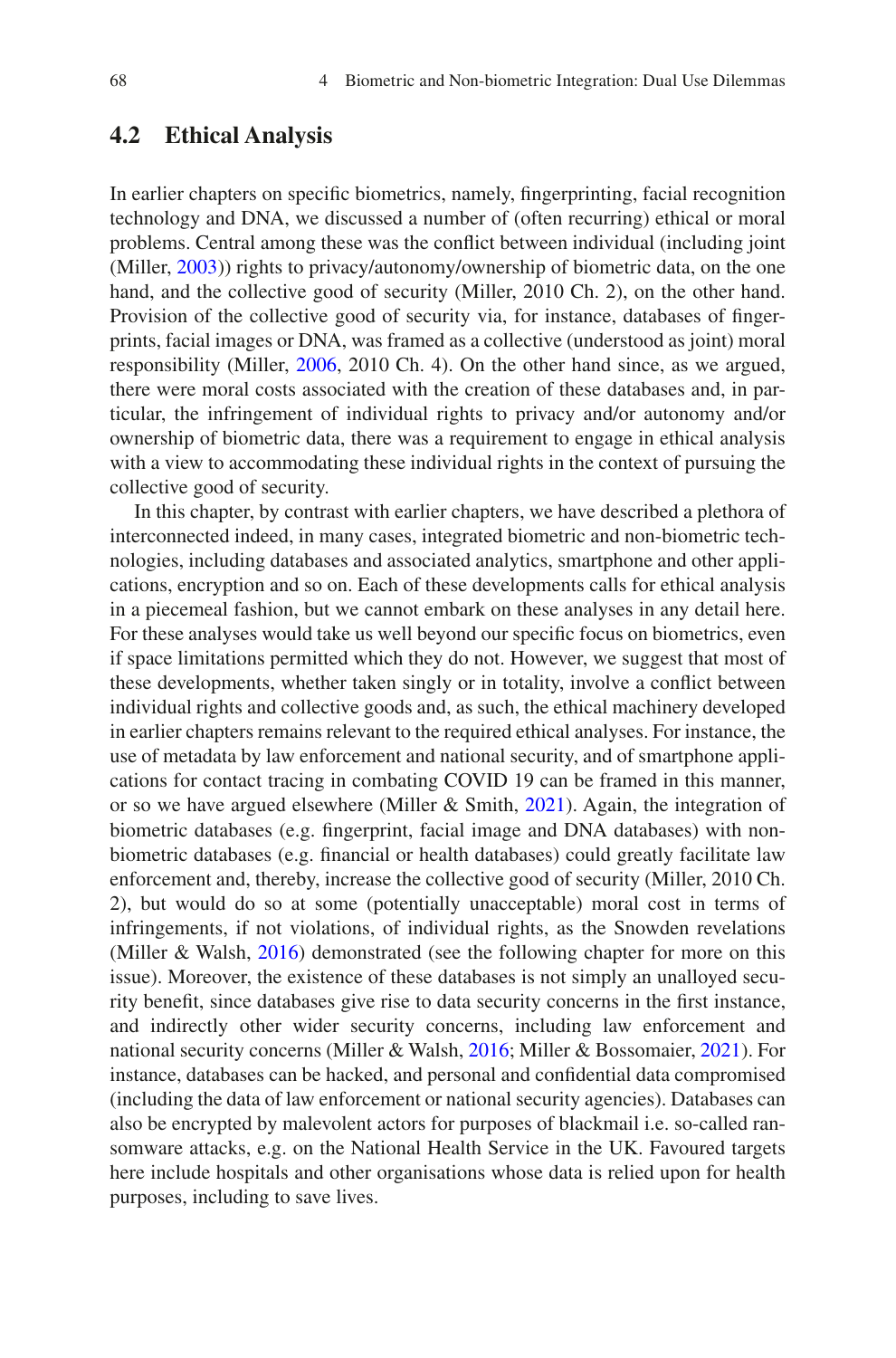Other specifc issues with a biometrics aspect, such as encryption and social media touched on above, also implicate privacy and autonomy rights in ways that problematize any easy framing of the ethical issues in terms of individual rights versus collective goods (Miller, [2003,](#page-26-12) 2010 Ch. 12 Sec. 2). For instance, end-to-end encryption has greatly assisted criminal organisations and thwarted law enforcement, as well as ensuring the privacy of the communications of ordinary law-abiding citizens. Arguably, therefore, citizens do not have a moral right to end-to-end encryption as libertarians are inclined to believe. Again, social media has enabled the proliferation of harmful false hoods (e.g. fake news, and ideology) and thereby demonstrated what should have been obvious, namely, that there is no *unqualifed* right to free speech (Miller, [2020\)](#page-26-17). At any rate, social media is in need of regulation, but the ethical issues in this area are very complex and cannot simply be framed in terms of individual rights versus collective goods (albeit this is an important dimension of the moral problem) (Miller & Bossomaier, [2021](#page-26-16)).

We suggest that in addition to piecemeal analyses of these ethical problems there is a need to take a bird's eye view and consider, in particular, the extent to which these various technologically-based developments have created unacceptable power imbalances between the citizenry on the one hand, and the state on the other (and perhaps, also, between the citizenry and large corporations). The general issue here is that of the potential to undermine fundamental tenets of liberal democracy. We discuss this issue in more detail in the following chapter.

We also suggest that most of these developments, whether taken singly or in totality, involve what is referred to in the literature, and as foreshadowed above, as dual use ethical dilemmas (Miller & Selgelid, [2007](#page-26-18); Rappert & Selgelid, [2013;](#page-26-19) Miller, [2018](#page-26-20)). We suggest that the notion of dual use ethical dilemmas can usefully frame and elucidate many of the overarching ethical issues that arise from the use in law enforcement and national security contexts of biometrics and, especially, the integration of biometric and non-biometric technologies. This is essentially because although the use of biometrics integrated with non-biometrics can bring great benefts in terms of security it can also impose great moral costs. These moral costs connect the problem of dual use dilemmas to that of concerns about liberal democracy. For, as we will see in the next chapter, the great moral costs in question are dramatically evidenced in the use of these technologies in authoritarian states, such as China, to control the citizenry but also, at least potentially, in those liberal democracies which use these technologies in unacceptable ways or without adequate safeguards. Let us now turn to a more detailed account of dual use dilemmas.

#### *4.2.1 Dual Use Ethical Dilemmas*

Dual use technology can be considered a single technology with a dual use or as two (or more) technologies which in combination have a dual use. Thus, research on the transmissibility of a pathogen undertaken in a secure laboratory for the purpose of developing a vaccine might be (potentially) hugely beneficial to humankind.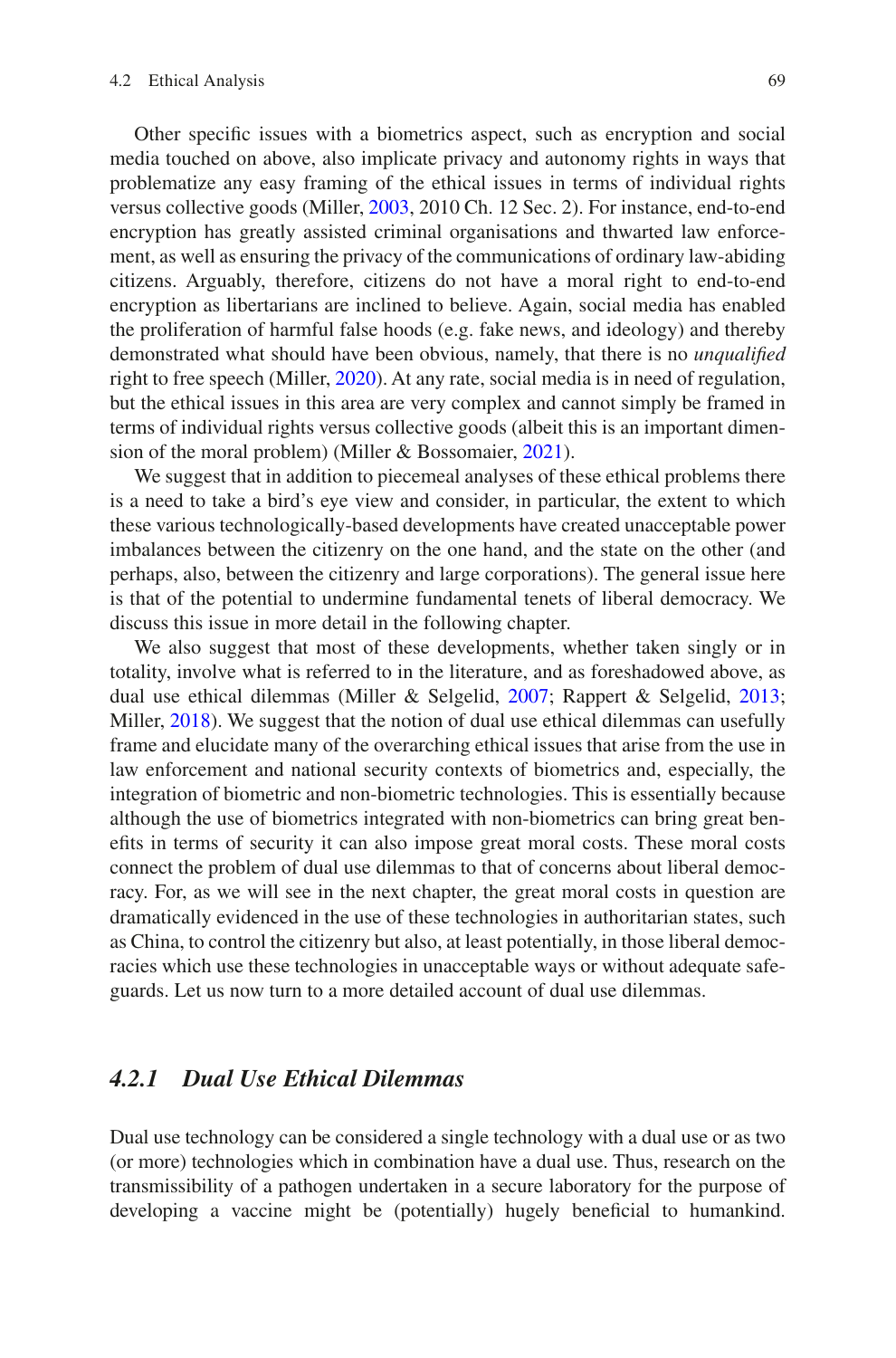However, since such research might involve the production of a more transmissible form of the pathogen in question it could also enable a malevolent actor with biological training, such as an 'end-of-the-world' terrorist, to deliberately cause a hugely harmful pandemic (Miller & Selgelid, [2007;](#page-26-18) Rappert & Selgelid, [2013](#page-26-19); Miller, [2018](#page-26-20) Ch. 8). This example is an instance of a single type of scientifc research having a dual use. Now consider facial recognition technology integrated with CCTV camera technology to enable the tracking of individuals. This integrated combination of technologies is dual use in that it could be used by police only to track persons guilty (or, at least, reasonably suspected of being guilty) of serious crimes (Miller & Gordon, [2014\)](#page-26-21) i.e. it is used only for necessary and legitimate law enforcement; or it could be used to monitor ordinary citizens' behaviour in order to ensure their compliance with the human rights-violating dictates of an authoritarian government.

Our main focus in this chapter is with dual use ethical dilemmas arising from the integration of biometric and non-biometric technologies i.e. with biometric and non-biometric technologies taken in combination. Our reason for doing so is that dual use ethical dilemmas in biometrics arise in their most acute form when biometrics are integrated with non-biometric technologies, such as facial recognition technology with CCTV camera technology, or biometric databases integrated with non-biometric databases and associated analytics, such as facial image databases of known persons (e.g. derived from passport photos) integrated with phone metadata databases, social security databases, social media data mined from social media sites etc. potentially enabling the development of profles of particular individuals suspected of crimes but also potentially enabling authoritarian states to monitor and suppress their populations; or, in the case of private companies, to develop customer profles for the potential purpose of better meeting their needs but also potentially enabling large-scale manipulation of customers to enhance the profts of companies (Zuboff, [2019\)](#page-27-10). Another general area of concern here might be the interlinking not only of biometric and non-biometric databases and use of associated analytics, such as data mining or machine learning techniques (Miller  $&$  Bossomaier, [2021\)](#page-26-16), but also the interlinking of government and private sector held databases (of which more below).

The problem of dual-use ethical dilemmas in relation to powerful, new and emerging technologies, including biometrics integrated with non-biometrics, arises because such technologies have the potential to be used for great harm as well as for great good (See e.g. Miller & Selgelid, [2007](#page-26-18); Rappert & Selgelid, [2013;](#page-26-19) Meier & Hunger, [2014;](#page-26-22) Miller, [2018\)](#page-26-20). On the one hand, such technologies can contribute greatly to individual and collective well-being. Consider, for example, nuclear technology that enables the generation of low cost electricity in populations without obvious alternative energy sources. So, as mentioned above, nuclear technology is a good thing. On the other hand, these same technologies can be extremely harmful to individuals and collectives. Consider, for example, the atomic bombs dropped on Hiroshima and Nagasaki. So it seems that some powerful technologies or, at least, some uses of some powerful technologies, are a bad thing and, therefore, knowledge of these technologies is a bad thing and ignorance a good thing. Accordingly, the question arises as to whether we ought to limit the development of these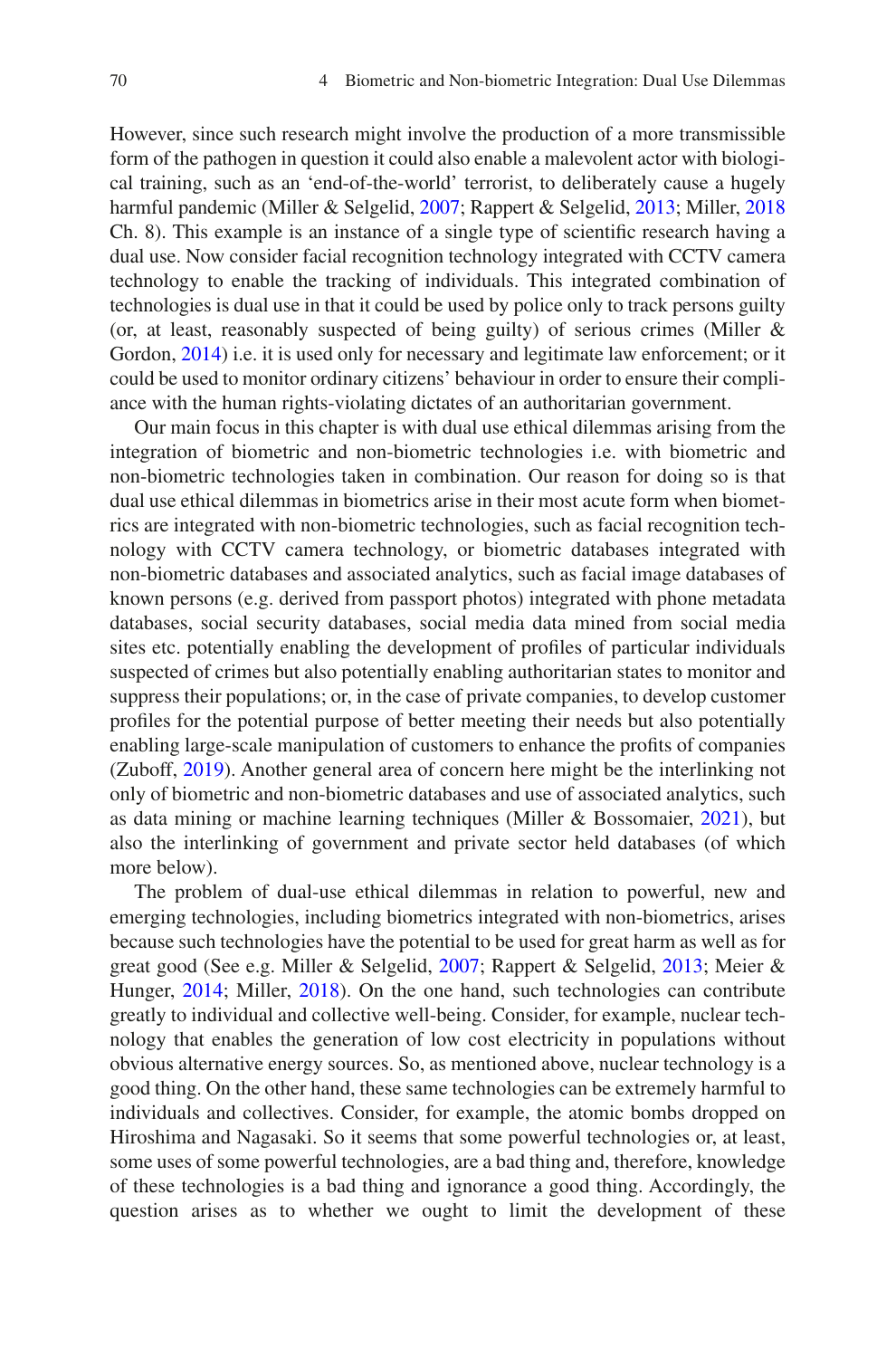technologies or, more likely, restrict the uses of these technologies and, in particular, the proliferation of these technologies and perhaps dissemination of the knowledge how to develop them (assuming this is possible).

By defnition, dual use technologies are potentially harmful as well as benefcial, and therefore, there is a need to limit these technologies, or their uses, in a manner that decreases the risk of harm while preserving the benefts. In relation to the potential for harm, governments, regulators, scientists, designers and manufacturers technology and, in the cases of interest to us, law enforcement and national security agencies who use the technology, have a moral responsibility and, specifcally a collective or joint moral responsibility. This is so, even if there is not at present a legal responsibility, to cooperate in order to avert or, at least, minimise the risks. Dual use research and technology is a matter of *collective moral responsibility* to avert or minimise harm (Miller, [2018](#page-26-20) Ch. 4). But how does collective responsibility fgure in the various scientifc, technological and institutional contexts in question? More specifcally, should some dual use research and technologies be impermissible or, if not, should certain uses of these technologies be curtailed? For instance, in some jurisdiction in US and in the EU, certain uses of facial recognition technology have been banned. More generally, what institutional arrangements, e.g. regulations, ought to be put in place in relation to dual use biometric technologies and uses thereof, specifcally in the context of this work by security agencies?

"Dual use" refers to scientifc research or technology that can be used for both benefcial/good and harmful/bad purposes (See e.g. Miller & Selgelid, [2007;](#page-26-18) Miller, 2013, [2018](#page-26-20); Meier & Hunger, [2014](#page-26-22); Tucker, [2012](#page-27-11)). However, this general sense of dual use is too broad since it has the effect that almost everything could count as dual use. For instance, machetes are used for farming, but they were also used in the Rwandan genocide in 1994 as tools of murder. So we require a narrower notion of dual use. Most of the current debate has focused on research and technologies with implications not simply for weapons but for weapons of mass destruction (WMDs), in particular – i.e., where the harmful consequences of malevolent use would be on an extremely large scale (Miller, [2018\)](#page-26-20). That said, defning dual use simply in terms of WMDs yields too narrow a notion given, for instance, the possibility of creating de novo new pathogens which are both highly virulent and highly transmissible (NSABB, [2015](#page-26-23); Selgelid, [2016](#page-26-24)). Moreover, the biometric technologies of interest to us in this work do not have any obvious implications for WMDs, yet they are potentially able to cause serious harms on a very large scale in the hands, for instance, of authoritarian governments. Accordingly, let us try to get a better fx on a serviceable notion of dual use by setting out a number of different preliminary defnitions of dual use familiar in the literature and doing so on the assumption that any defnition will involve a degree of stipulation (Miller & Selgelid, [2007](#page-26-18); Miller, [2018](#page-26-20) Ch. 1).

Research or technology is dual use if it can be used for both:

- 1. Military and civilian (i.e. non-military) purposes; or
- 2. Benefcial and harmful purposes where the harmful purposes are to be realised by means of WMDs; or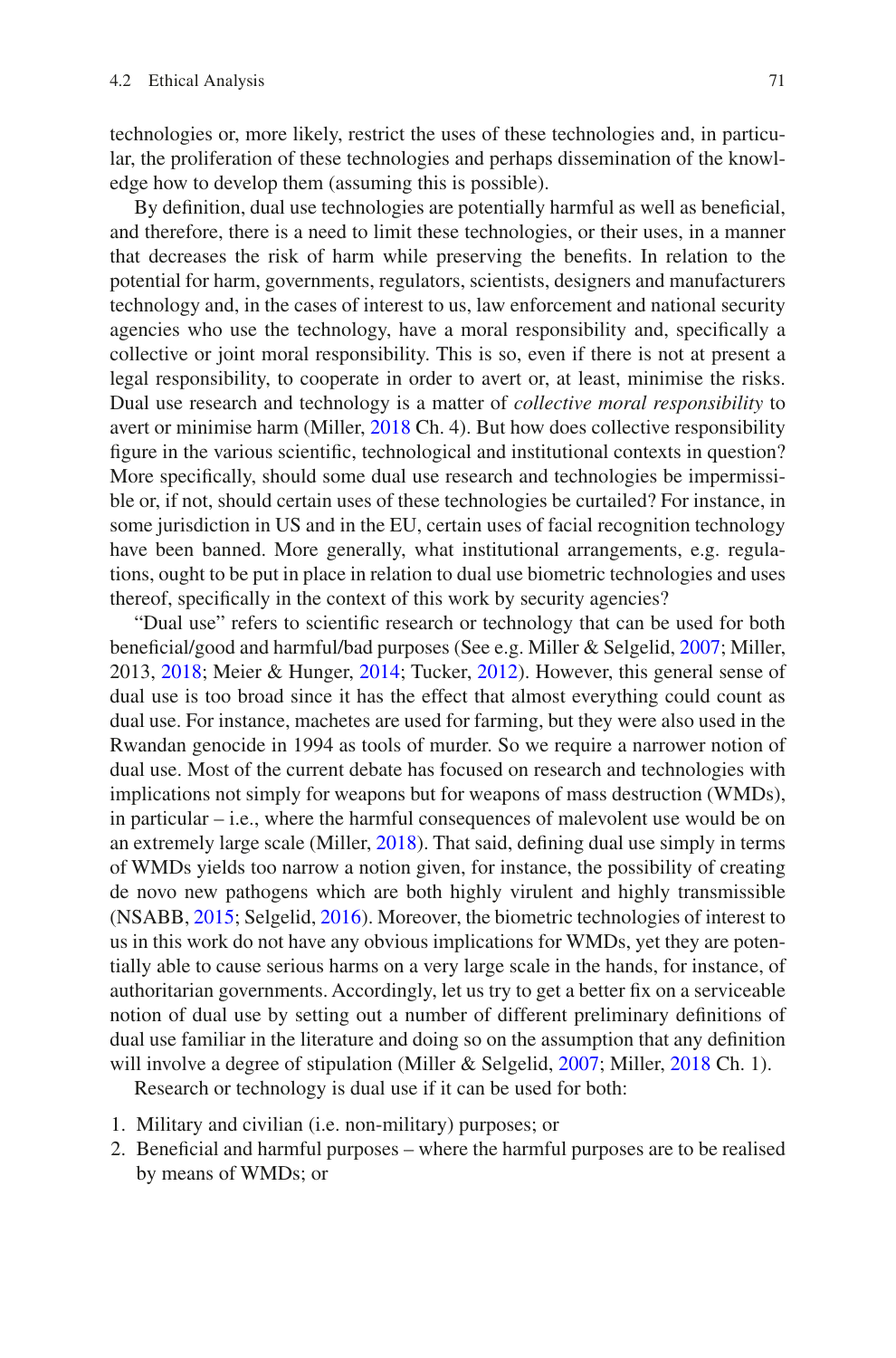3. Benefcial and harmful purposes – where either the harmful purposes involve the use of weapons as means, and usually WMDs in particular, or the large-scale harm aimed at does not necessarily involve weapons or weaponisation<sup>15</sup>.

We favour the third definition of "dual use" since some dual use research, such as gain-of-function research in the biological sciences, or research in biometrics leading to the increasing sophistication of facial recognition technology or the integration of biometric and non-biometric databases (and use of associated data analytics), need not involve an explicit process of weaponisation or a military purpose. Moreover, whereas biometrics can assist in the realisation of military purposes, e.g. facial recognition technology used on predator drones to identify nominated human targets to be killed: facial recognition technology is not a weapon per se.

Dual-use refers to two conceptually distinct groups of actors<sup>16</sup>: (i) those who initially undertake the research and/or develop the technology (let us refer to these as original researchers/developers); and (ii) those who use the results of the work of these original researchers/developers, e.g. security agencies. In the case of dual use technologies, the original researchers/developers presumably designed the technology with the intention that it be used for benefcial purposes, even if they were aware that it could also be used for harmful purposes. The general point being that their intention was not that it be exclusively or predominantly used for harmful purposes, as in the case of weapons technology. That said, dual use technologies are, to reiterate, technologies that could be used for harmful purposes and it is certainly possible that dual use technologies were designed to be used for both benefcial as well as harmful purposes.

In relation to the term, "use", we can distinguish: (i) actually or potentially used in accordance with the purpose for which it was designed (design-purpose); (ii) actually or potentially used for some purpose other than that for which it was specifcally designed; (iii) actually or potentially used for a benevolent and, therefore let us assume , morally good purpose; (iv) actually or potentially used for a malevolent and, therefore, morally bad purpose.<sup>17</sup> Dual-use dilemmas typically involve: (A) original researchers/developers undertaking scientifc research or developing technology for a good purpose – the design-purpose is good; and (B) malevolent secondary (actual or potential) users – the research is to be used to cause great harm. This is consistent with their being some other group of original researchers who had a malevolent design-purpose. However, on our defnition of dual use there needs to

<span id="page-21-0"></span><sup>&</sup>lt;sup>15</sup>There is a distinction between an object which is a weapon merely because used as one, e.g. a brick used to hit someone on the head, and a weapon which was designed as such from material which is not in itself useable as a weapon and, therefore, needs to go through a process of weaponisation, e.g. a biological agent used in a bioweapon.

<span id="page-21-1"></span><sup>&</sup>lt;sup>16</sup>Two things can be conceptually distinct even if under some description they are the same thing. Thus being married is conceptually distinct from being a scientist. However, Jones can be a married scientist. Similarly, the original researcher could also be the secondary user, notwithstanding that original researcher and secondary user are distinct concepts.

<span id="page-21-2"></span><sup>&</sup>lt;sup>17</sup>We are assuming that in the final analysis the dual use dilemma is a moral dilemma and, therefore, the harms and benefts in question are morally signifcant (either directly or indirectly).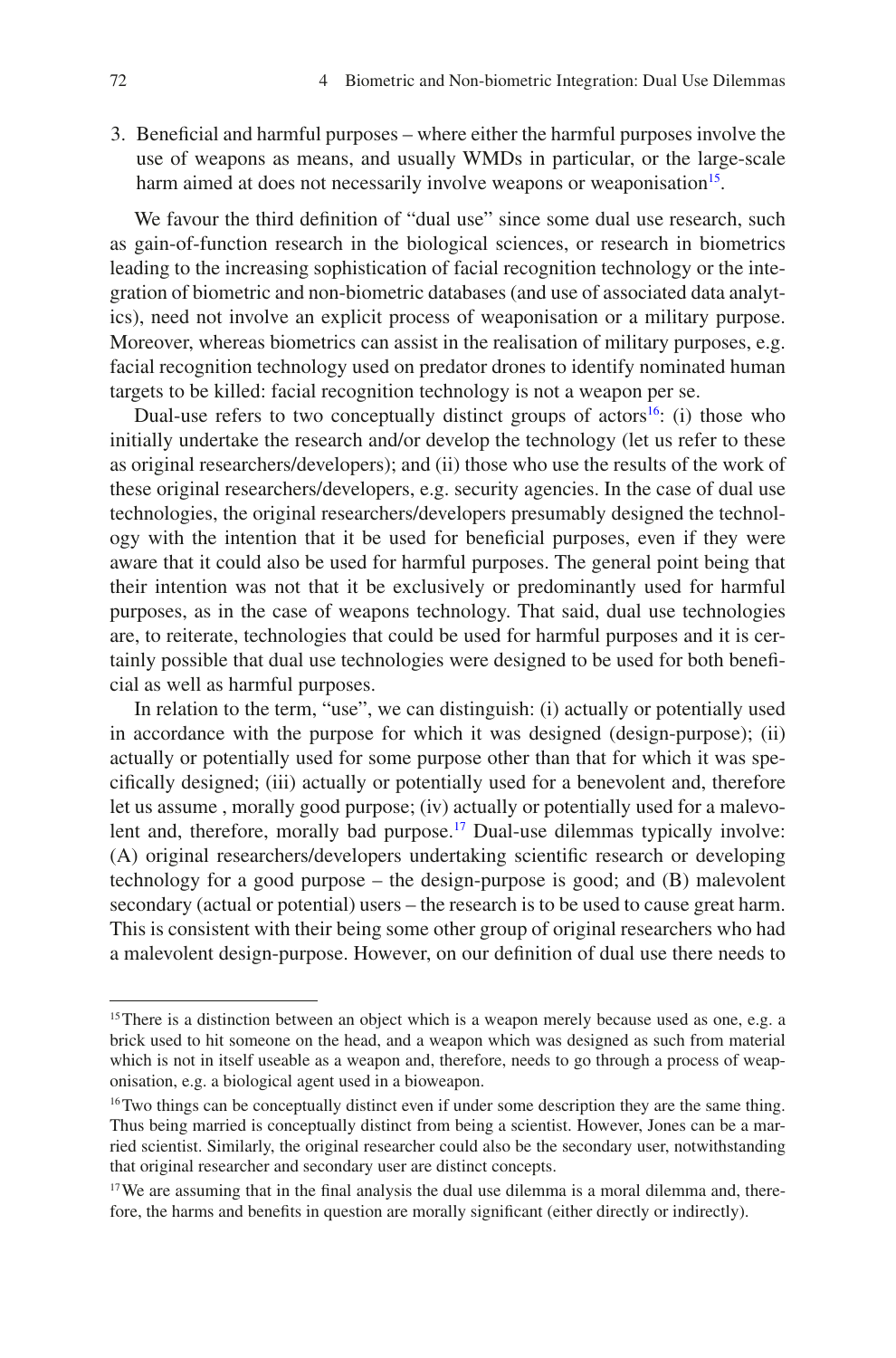be a group of original researchers who have a good purpose (even if they designed the technology is a manner that enable it also to be used for a bad purpose). This good purpose is either a good design-purpose or a morally neutral design-purpose which is a means to some further good purpose that they have.

Consider facial recognition technology. It was designed, obviously, to enable people to be identifed by use of facial images. Accordingly, in the hands of appropriately regulated law enforcement agencies in a liberal democratic state facial recognition technology, let us assume, would be used to identify criminals and reduce crime (especially, as we saw above, if integrated with other technologies, such as CCTV camera technology and/or integrated biometric and non-biometric databases, e.g. of passport photos, phone metadata). However, in the hands of politicallydriven security agencies in an authoritarian state it may well be used to identify people who are innocent of any crime other than standing up for their human rights. Thus, facial recognition technology, especially taken in conjunction integrated nonbiometric (and other biometric) technologies is an instance of dual use technology. Another non-biometric example of dual use technology is encryption – this was designed to protect privacy and confdentiality and, other things being equal, this is a good thing. However, criminals use encryption in ransomware attacks to blackmail organisations to pay them money on pain of not being able to retrieve their data which, in the case of hospitals, may threaten life itself (Miller, [2018](#page-26-20) Ch. 7).

In relation to the *avoidable*[18](#page-22-0) *outcomes* of the scientifc research or technology, we can distinguish: (i) intended outcomes; (ii) unintended but foreseen outcomes; (iii) unforeseen (but foreseeable) outcomes; and (iv) unforeseeable outcomes (Miller, [2018](#page-26-20) Ch. 1). An example of an unintended outcome is the spread of radiotoxic material into the environment from a damaged nuclear reactor resulting from a tsunami, as happened in Fukushima, Japan in 2011. However, such accidents are not obviously instances of the dual-use dilemma. For something to be an instance of a dual-use dilemma, both outcomes (the two horns of the dual-use dilemma) need to be (actually or potentially) intended (or at least foreseen or foreseeable) by someone; there needs to be two sets of (actual or potential) *users*. Naturally, an outcome might be unintended and unforeseen (even unforeseeable) by the original researcher or technologist but, nevertheless, intended by the user. Thus, scientists who develop the process of nuclear fssion to be used for power generation might not intend or foresee that the same process might be used to build atomic bombs. Again, those who developed facial recognition technology *might* not have intended or foreseen that it might be used by authoritarian governments to assist in the repression of their populations. On the other hand, perhaps this was a foreseeable outcome, if not a foreseen one. Again, the establishment of biometric databases integrated with nonbiometric databases (and associated analytics) may well have been driven in many instances by a desire to enhance legitimate law enforcement purposes or to enhance

<span id="page-22-0"></span><sup>&</sup>lt;sup>18</sup>We are assuming that the relevant outcomes of dual use research are avoidable even if only by refraining from conducting the research. We are further assuming that the scientists in question could have avoided conducting the research. This raises the question of scientists operating in authoritarian states who are coerced into conducting certain research.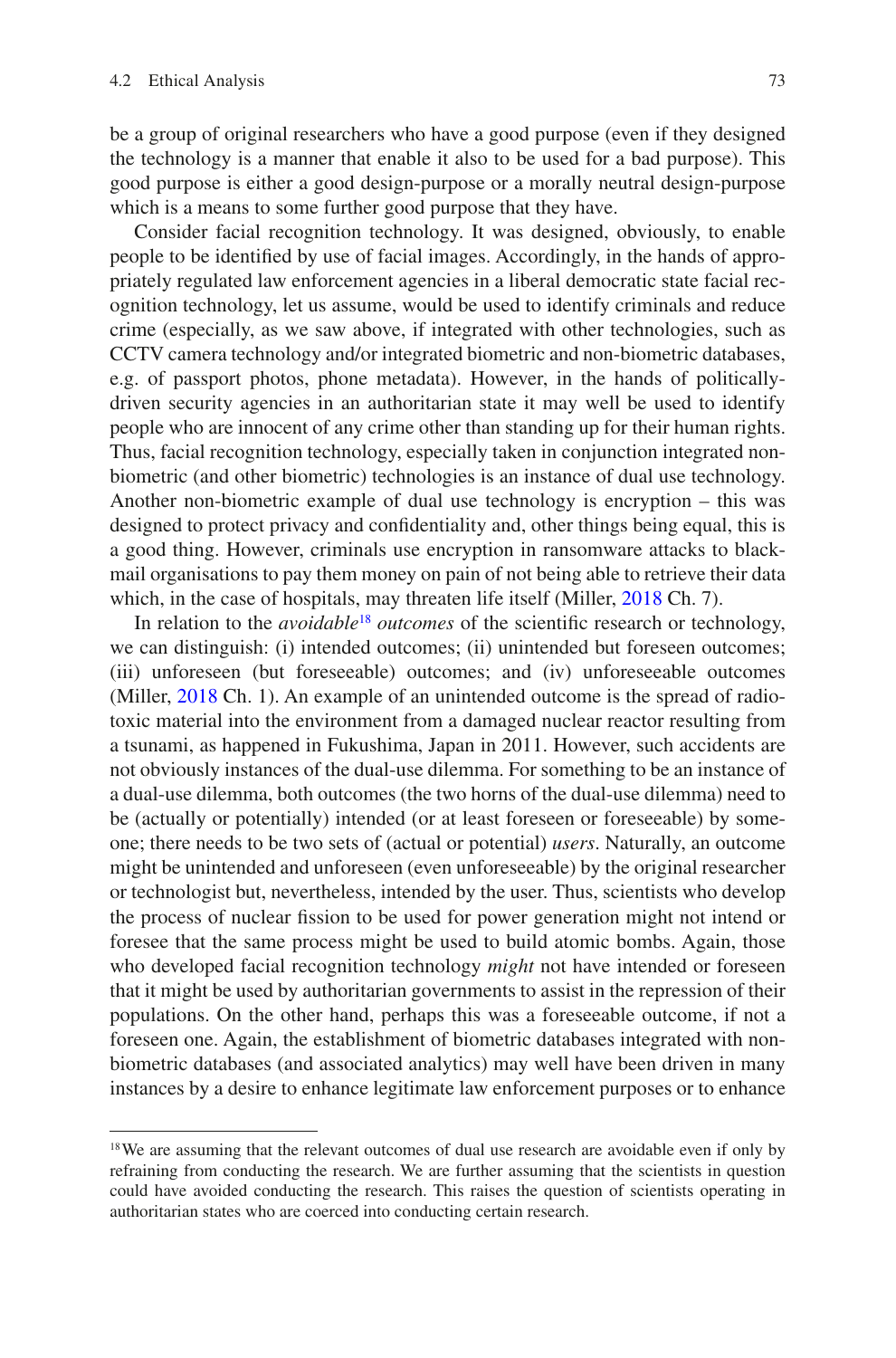health outcomes for the population at large. However, these developments, as already mentioned, have the potential for great harm in the hands of authoritarian states.

Many, if not most, so-called dual use dilemmas are not really dilemmas in the narrow sense of being situations involving two options which are equally morally problematic. In the frst place, the dilemmas in question could be tri-lemmas; indeed, there could be four or fve or some very large number of options all of which are equally morally problematic. In the second place, the options are not generally *equally* morally problematic. Thus refusing to introduce facial recognition technology or population wide DNA databases might render legitimate law enforcement less effective but introducing either of these might lead to signifcant violations of citizens' autonomy. Certainly, there are moral considerations for and against each of the options, however it may well be that, all things considered, one of the options is morally preferable to the others and that this is relatively obvious to any rational, morally sensitive person. The point is rather that there are at least some signifcant moral costs associated with each of the available options. Moreover, there is always the possibility of designing these technologies and the institutional arrangements in which they are embedded in a manner that greatly reducing the potential harms while preserving most of the benefits (van den Hoven et al., [2017\)](#page-27-12). Accountability systems are a way of achieving this in some cases, limiting access to these technologies in other cases (Miller, [2018](#page-26-20)).

As already noted many, if not most, scientifc discoveries and, especially, new technologies, have dual use potential in the trivial sense that they could be used by someone for some malevolent purpose. Indeed, any newly designed object, such as the frst baseball bat, has dual use potential in this trivial sense. After all, baseball bats can be used to hit people over the head, as well as for the enjoyment of playing baseball. However, it is implicit in the use of the term "dual use" in play in the academic literature that the potential harm in question is of a very great magnitude and it is caused by a technology (rather than merely a rudimentarily fashioned physical object).

Note that accidents involving science and technology, even accidents on a very large scale, such as the Union Carbide Bhopal chemical disaster and the Chernobyl and Fukushima nuclear disasters, are not *necessarily* dual use in our sense since there is no secondary evil user. More generally, questions of security should be conceptually demarcated from questions of safety.

Nevertheless, such disasters might be dual use if they were predictable. Here two points need to be kept in mind. Firstly, if it is more or less predictable that there will be a *morally culpable large-scale harm-causing* secondary user of the science and technology in question then it may be dual use, notwithstanding that this secondary user did not *intend* to do evil. Perhaps there is gross negligence with respect to safety on the part of a secondary user (who might in fact also be the original researcher) leading to massive loss of life and this was foreseen (or, at least, reasonably foreseeable) by the original researchers. Accordingly, the line between safety and security is in practice blurred; it is blurred at the point at which there is culpable negligence. Culpable negligence is both a safety and a security issue; hence by our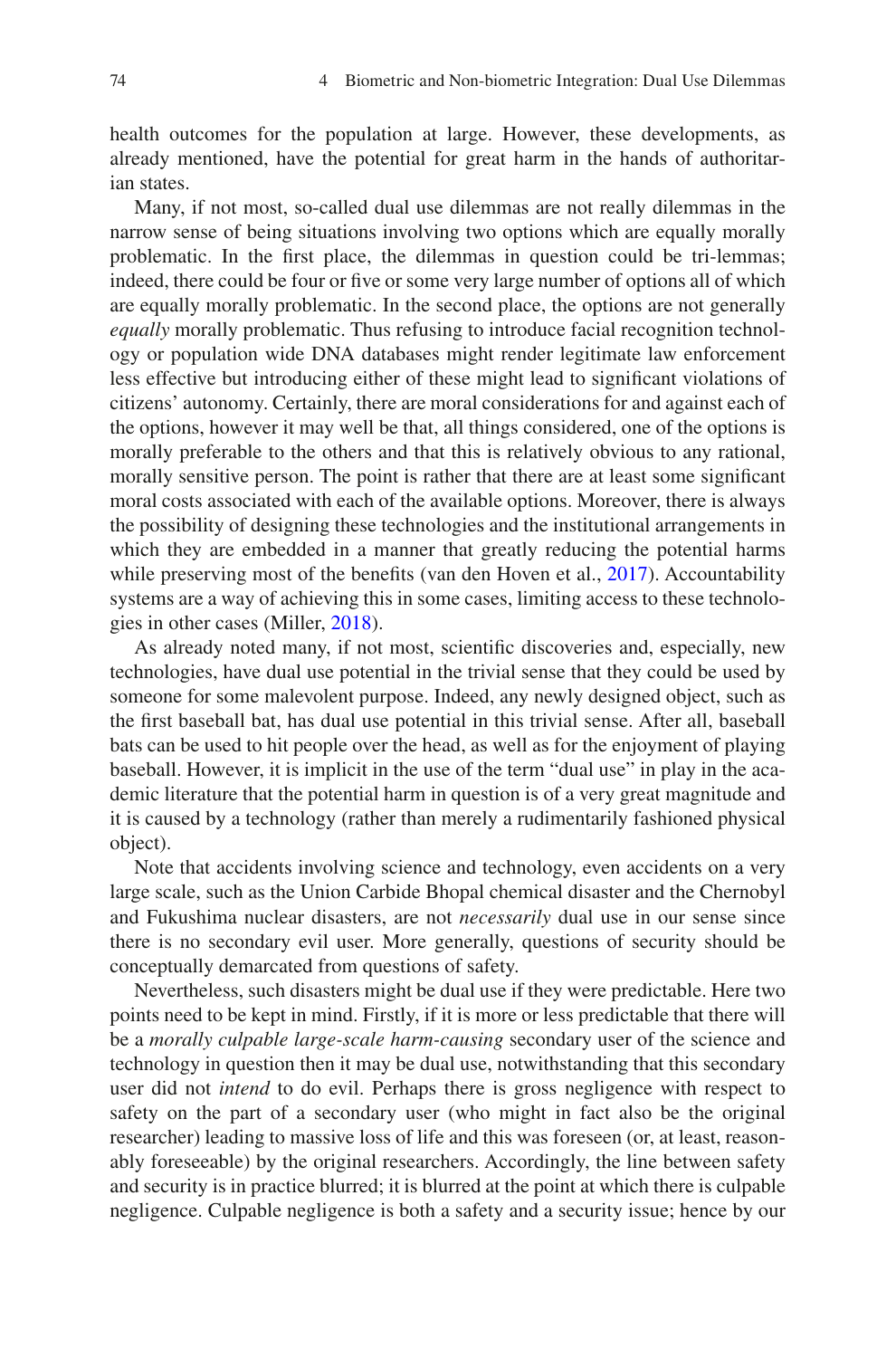lights dual use issues while primarily matters of security are also to some extent matters of safety. Once again there is an element of stipulation here. However, we are seeking a concept of dual use that does not embrace unforeseeable accidents; surely an unforeseeable accident is not a *use* since it is not an *act* per se but rather an event. The notion of culpability serves our purpose here since, arguably, those who are culpably negligent have committed (in some sense) *acts* of omission. Secondly, the original research which enabled the construction of such industrial plants might be dual use. Thus the process of nuclear fssion which has as a byproduct highly radioactive fssile material may well be dual use, given the known risk of large-scale harm to humankind posed by such material. Again, health data bases, including genomic data, may be hugely benefcial in part because relied upon by hospitals but if data security is not maintained and, for instance, a ransomware attack renders this data unusable threatening lives, then the harm caused can also be on a very large scale (Miller & Bossomaier, [2021](#page-26-16)).

Dual use technologies are inherently morally problematic since they are, by definition, technologies that can confer great benefts but also cause (in the wrong hands) great harm. Biometric technologies are no exception. However, the harms potentially caused by biometric technologies are perhaps more insidious that those of some other dual use technologies, e.g. nuclear technology, since biometric technologies do not lend themselves directly to weaponization and, in particular, to being used as WMDs (other than in a fgurative sense). This is because although biometric technology enables malevolent actors to cause great harm, it is an essentially epistemic (or knowledge-focussed) technology, e.g. it consists in epistemic action rather than kinetic action (see e.g. Henschke, [2017](#page-25-13) Ch. 9; Miller, [2021\)](#page-26-25). Naturally, knowledge enables kinetic action, e.g. identifying someone as a criminal enables his or her arrest. However, identifcation of an individual via fngerprints, facial images or DNA, even it is a violation of, for instance, their right to privacy, does not necessarily in and of itself cause harm; rather it enables harm to be caused by further kinetic actions.

#### **4.3 Conclusion**

The rise of data analytics, smartphones, metadata, social media and artifcial intelligence over the past decade has resulted in a broader range of data and identifcation techniques about individuals to become available, which can by analysed and exploited for a range of purposes. These new forms of data are entwined with, and in some cases facilitated by biometric identifcation, to constitute a complex contemporary digital identity. Biometric security is likely to play a key role in improving cybersecurity, presently a signifcant social issue, as well as in relation to online safety, potentially having a role in increasing regulation to address online anonymity. As we have discussed, biometrics – especially when integrated with nonbiometric technologies – can be used for benefcial purposes, such as increasing security on devices, identifying criminals or, more generally, greatly increasing the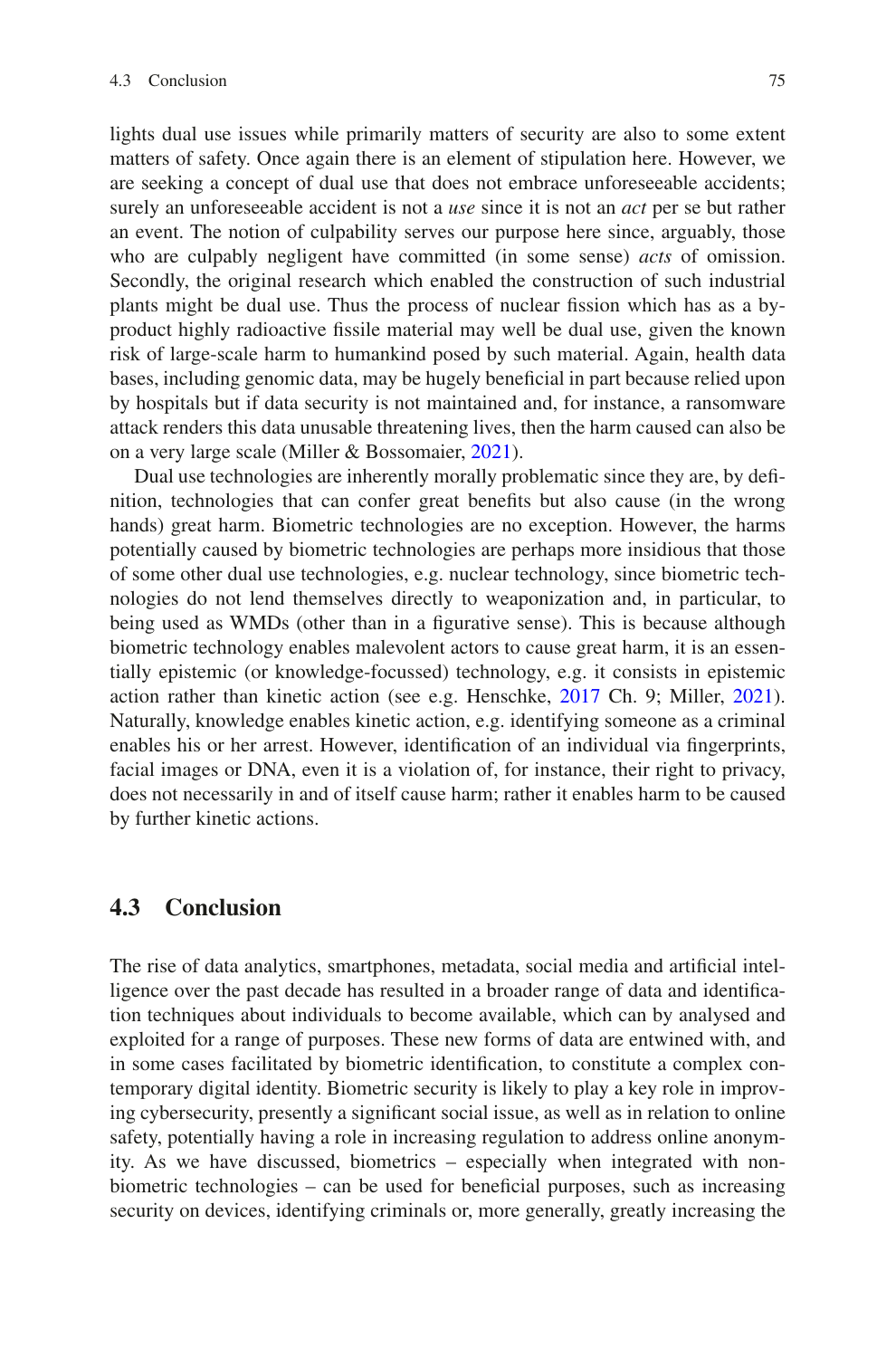effectiveness of law enforcement agencies. However, they can also be used for a harmful purpose, such as enabling an authoritarian government to surveil a population. We suggest that law reform arguments in relation to the use of these technologies and associated data can be usefully elucidated through being framed as dual use ethical dilemmas. Appropriate laws should enable biometric identifcation technologies to be used in ways that beneft society, such as increasing security and effciency, but regulate and restrict use, so that the potential for privacy violation and other harms are limited as far as possible. Although the use of biometrics can bring great benefts in terms of security, they can also impose great moral costs that raise concerns about liberal democracy in the absence of adequate safeguards, as will be explored further in the fnal chapter.

#### **References**

- <span id="page-25-1"></span>Australian Criminal Intelligence Commission, Biometric and forensic services. (2021). [https://](https://www.acic.gov.au/services/biometric-and-forensic-services) [www.acic.gov.au/services/biometric-and-forensic-services](https://www.acic.gov.au/services/biometric-and-forensic-services)
- <span id="page-25-10"></span>Australia Institute. (2019). *Online harassment and cyberhate costs Australians \$3.7b*. [https://aus](https://australiainstitute.org.au/post/online-harassment-and-cyberhate-costs-australians-3-7b/)[traliainstitute.org.au/post/online-harassment-and-cyberhate-costs-australians-3-7b/](https://australiainstitute.org.au/post/online-harassment-and-cyberhate-costs-australians-3-7b/)
- <span id="page-25-4"></span>Australian National University. (2019). *Incident report into the ANU data breach*. [https://www.](https://www.anu.edu.au/news/all-news/data-breach) [anu.edu.au/news/all-news/data-breach](https://www.anu.edu.au/news/all-news/data-breach)
- <span id="page-25-9"></span>Australian Parliament. (2021). *Inquiry into family, domestic and sexual violence*. House Standing Committee on Social Policy and Legal Affairs.
- <span id="page-25-6"></span>Bogle, A. (2020, 27 April). Will the government's coronavirus app COVIDSafe keep your data secure? Here's what the experts say. *Australian Broadcasting Corporation News.*
- <span id="page-25-2"></span>Brayne, S. (2017). Big data surveillance: The case of policing. *American Sociological Review, 82*, 977–1008.
- <span id="page-25-11"></span>Burns, W. (2018, 2 February). Is it time to require identity verifcation for everyone using social media? *Forbes*. [https://www.forbes.com/sites/willburns/2018/02/22/](https://www.forbes.com/sites/willburns/2018/02/22/is-it-time-to-require-identity-verification-for-everyone-using-social-media/?sh=6bb464528683) [is-it-time-to-require-identity-verifcation-for-everyone-using-social-media/?sh=6bb464528683](https://www.forbes.com/sites/willburns/2018/02/22/is-it-time-to-require-identity-verification-for-everyone-using-social-media/?sh=6bb464528683)
- <span id="page-25-8"></span>De Zwart, M., Humphreys, S., & Van Dissel, B. (2014). Surveillance, big data and democracy: Lessons for Australia from the US and UK. *University of New South Wales Law Journal, 37*, 713–747.
- <span id="page-25-5"></span>Dencik, L., & Cable, J. (2017). The advent of surveillance realism: Public opinion and activist responses to the Snowden leaks. *International Journal of Communication, 11*, 763–765.
- <span id="page-25-12"></span>Druce, A. (2021, 2 April). It's a long bow': Social media ID push dubbed ineffective, a privacy risk. *Sydney Morning Herald*. [https://www.smh.com.au/politics/federal/it-s-a-long-bow-social](https://www.smh.com.au/politics/federal/it-s-a-long-bow-social-media-id-push-dubbed-a-privacy-risk-20210402-p57g7d.html)[media-id-push-dubbed-a-privacy-risk-20210402-p57g7d.html](https://www.smh.com.au/politics/federal/it-s-a-long-bow-social-media-id-push-dubbed-a-privacy-risk-20210402-p57g7d.html)
- <span id="page-25-0"></span>Federal Bureau of Investigation. (2021). *Next Generation Identifcation*. [https://www.fbi.gov/](https://www.fbi.gov/services/cjis/fingerprintsand-other-biometrics/ngi) [services/cjis/fngerprintsand-other-biometrics/ngi](https://www.fbi.gov/services/cjis/fingerprintsand-other-biometrics/ngi)
- <span id="page-25-7"></span>Halbfnger, D., Kershner, I., & Bergman, R. (2020, 16 March). To track coronavirus, Israel moves to tap secret trove of cellphone data. *New York Times*. [https://www.nytimes.com/2020/03/16/](https://www.nytimes.com/2020/03/16/world/middleeast/israel-coronavirus-cellphone-tracking.html) [world/middleeast/israel-coronavirus-cellphone-tracking.html](https://www.nytimes.com/2020/03/16/world/middleeast/israel-coronavirus-cellphone-tracking.html)
- <span id="page-25-13"></span>Henschke, A. (2017). *Ethics in an age of surveillance: Virtual identities and personal information*. Cambridge University Press.
- <span id="page-25-3"></span>Kaye, J., et al. (2015). Dynamic consent: A patient interface for twenty-frst century research networks. *European Journal of Human Genetics, 23*, 141–146.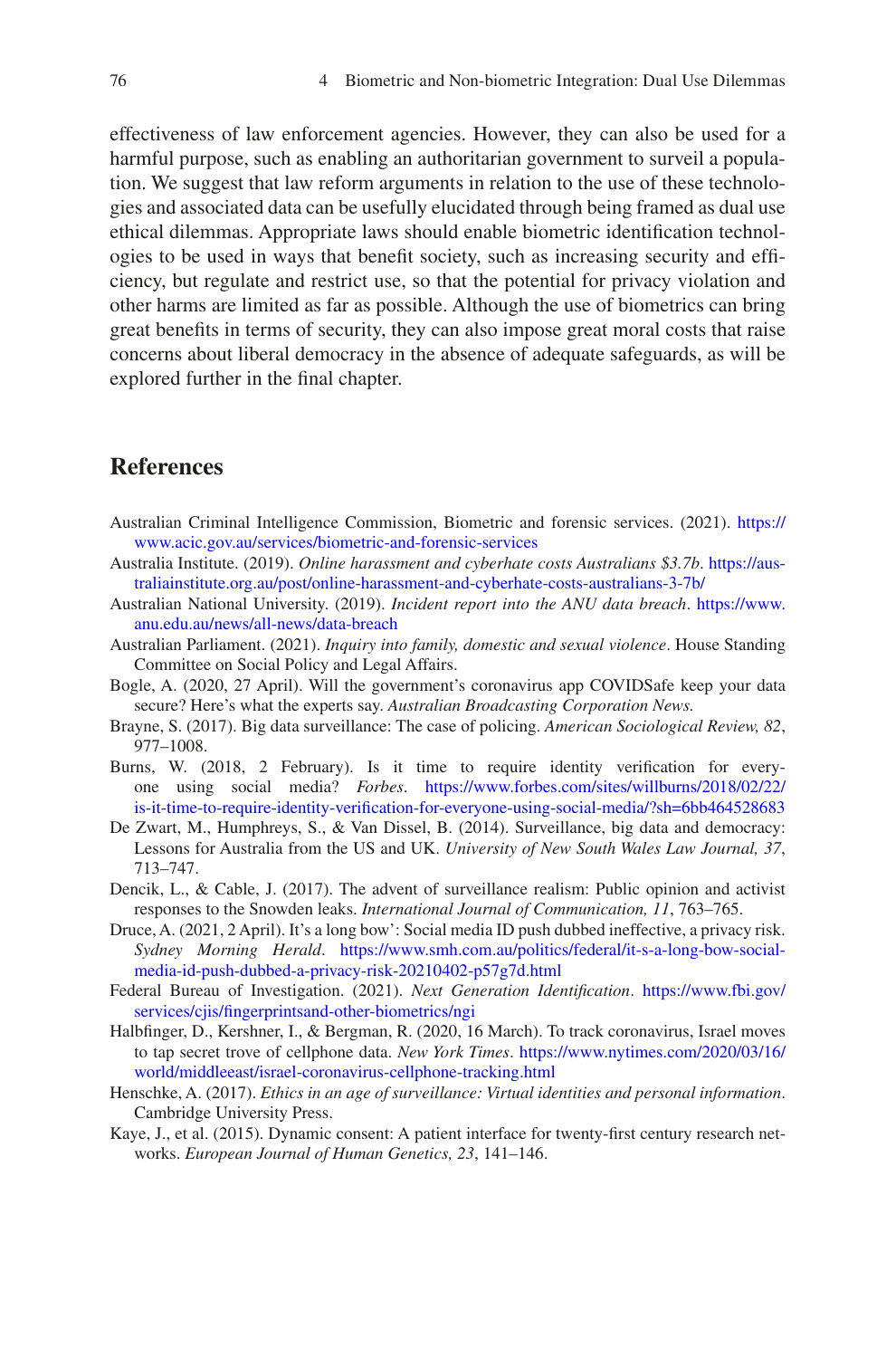- <span id="page-26-1"></span>Koper, C., Lum, C., & Willis, J. (2014). Optimizing the use of technology in policing: Results and implications from a multi-site study of the social, organizational, and behavioural aspects of implementing police technologies. *Policing, 8*(2), 212–221.
- <span id="page-26-22"></span>Meier, O., & Hunger, I. (2014). *Between control and cooperation: Dual-use, technology transfers and the non-proliferation of weapons of mass destruction*. Deutsche Stiftung Friedensforschung.
- <span id="page-26-12"></span>Miller, S. (2003). Institutions, collective goods and individual rights. *Protosociology, 18*, 184–207.
- <span id="page-26-13"></span>Miller, S. (2006). Collective moral responsibility: An individualist account. *Midwest Studies in Philosophy, XXX*, 176–193.
- <span id="page-26-20"></span>Miller, S. (2018). *Dual use science and technology, ethics and weapons of mass*. Springer.
- <span id="page-26-17"></span>Miller, S. (2020). Freedom of political communication, propaganda and the role of epistemic institutions. In M. Christen, B. Gordjin, & M. Loi (Eds.), *Ethics of cybersecurity*. Springer.
- <span id="page-26-25"></span>Miller, S. (2021). Rethinking the just intelligence theory of national security intelligence collection and analysis: Principles of discrimination, necessity, proportionality and reciprocity. *Social Epistemology, 35*.
- <span id="page-26-16"></span>Miller, S., & Bossomaier, T. (2021). *Ethics and cybersecurity*. Oxford University Press.
- <span id="page-26-21"></span>Miller, S., & Gordon, I. (2014). *Investigative ethics: Ethics for police detectives and criminal investigators*. Blackwell.
- <span id="page-26-18"></span>Miller, S., & Selgelid, M. (2007). Ethical and philosophical consideration of the dual use dilemma in the biological sciences. *Science and Engineering Ethics, 13*, 523–580.
- <span id="page-26-14"></span>Miller, S., & Smith, M. (2021). Ethics, public health and technology responses to COVID-19. *Bioethics, 35*.
- <span id="page-26-15"></span>Miller, S., & Walsh, P. (2016). NSA, Snowden and the ethics and accountability of intelligence gathering. In J. Galliott & J. Reed (Eds.), *Ethics and the future of spying: Technology, intelligence collection and national security* (pp. 193–204). Routledge.
- <span id="page-26-4"></span>Murphy, J. (2014). *Access to and retention of internet 'metadata'*. Australian Parliamentary Library.
- <span id="page-26-11"></span>Naeem, S. B. (2020). An exploration of how fake news is taking over social media and putting public health at risk. *Health information and libraries journal, 11*, 1–7.
- <span id="page-26-7"></span>Nakashima, E., & Albergotti, R. (2021, 14 April). The FBI wanted to unlock the San Bernardino shooter's iPhone. It turned to a little-known Australian frm. *The Washington Post*. [https://www.](https://www.washingtonpost.com/technology/2021/04/14/azimuth-san-bernardino-apple-iphone-fbi/) [washingtonpost.com/technology/2021/04/14/azimuth-san-bernardino-apple-iphone-fbi/](https://www.washingtonpost.com/technology/2021/04/14/azimuth-san-bernardino-apple-iphone-fbi/)
- <span id="page-26-23"></span>National Science Advisory Board for Biosecurity (NSABB). (2015). *Framework for conducting risk beneft assessments of gain-of-function research*.
- <span id="page-26-10"></span>Obar, J., & Wildman, S. (2015). Social media defnition and the governance challenge: An introduction to the special issue. *Telecommunications Policy, 39*, 745–750.
- <span id="page-26-8"></span>Pannett, R., & Birnbaum, M. (2021, 9 June). FBI-controlled anom app ensnares scores of alleged criminals in global police sting. *Washington Post*. [https://www.washingtonpost.com/](https://www.washingtonpost.com/world/2021/06/08/fbi-app-arrests-australia-crime/) [world/2021/06/08/fbi-app-arrests-australia-crime/](https://www.washingtonpost.com/world/2021/06/08/fbi-app-arrests-australia-crime/)
- <span id="page-26-6"></span>Pollack, M. (2019). Taking data. *University of Chicago Law Review, 86*, 77–141.
- <span id="page-26-2"></span>Pramanik, M., et al. (2017). Big data analytics for security and criminal investigations. *WIREs Data Mining Knowledge Discovery, 7*, 1–19.
- <span id="page-26-19"></span>Rappert, B., & Selgelid, M. (Eds.). (2013). *On the dual uses of science and ethics: Principles, practices and prospects*. ANU Press.
- <span id="page-26-0"></span>Ratcliffe, J. H. (2008). Intelligence-led policing. In Wortley, R., & Mazerolle, L. (Eds.), *Chapter 14 of Environmental Criminology and Crime Analysis* (pp. 263–282). Willan Publishing.
- <span id="page-26-5"></span>Redrup, Y. (2019, 23 July). Experts demand increased transparency in metadata surveillance laws. *Australian Financial Review*.
- <span id="page-26-3"></span>Sarre, R. (2017). Metadata retention as a means of combatting terrorism and organised crime: A perspective from Australia. *Asian Journal of Criminology, 12*, 167–179.
- <span id="page-26-24"></span>Selgelid, M. (2016). Gain of function research: Ethical analysis. *Science and Engineering Ethics, 22*, 923–964.
- <span id="page-26-9"></span>Servick, K. (2020, 21 May). COVID-19 contact tracing apps are coming to a phone near you. How will we know whether they work? *Science*. [https://www.sciencemag.org/news/2020/05/](https://www.sciencemag.org/news/2020/05/countries-around-world-are-rolling-out-contact-tracing-apps-contain-coronavirus-how) [countries-around-world-are-rolling-out-contact-tracing-apps-contain-coronavirus-how](https://www.sciencemag.org/news/2020/05/countries-around-world-are-rolling-out-contact-tracing-apps-contain-coronavirus-how)